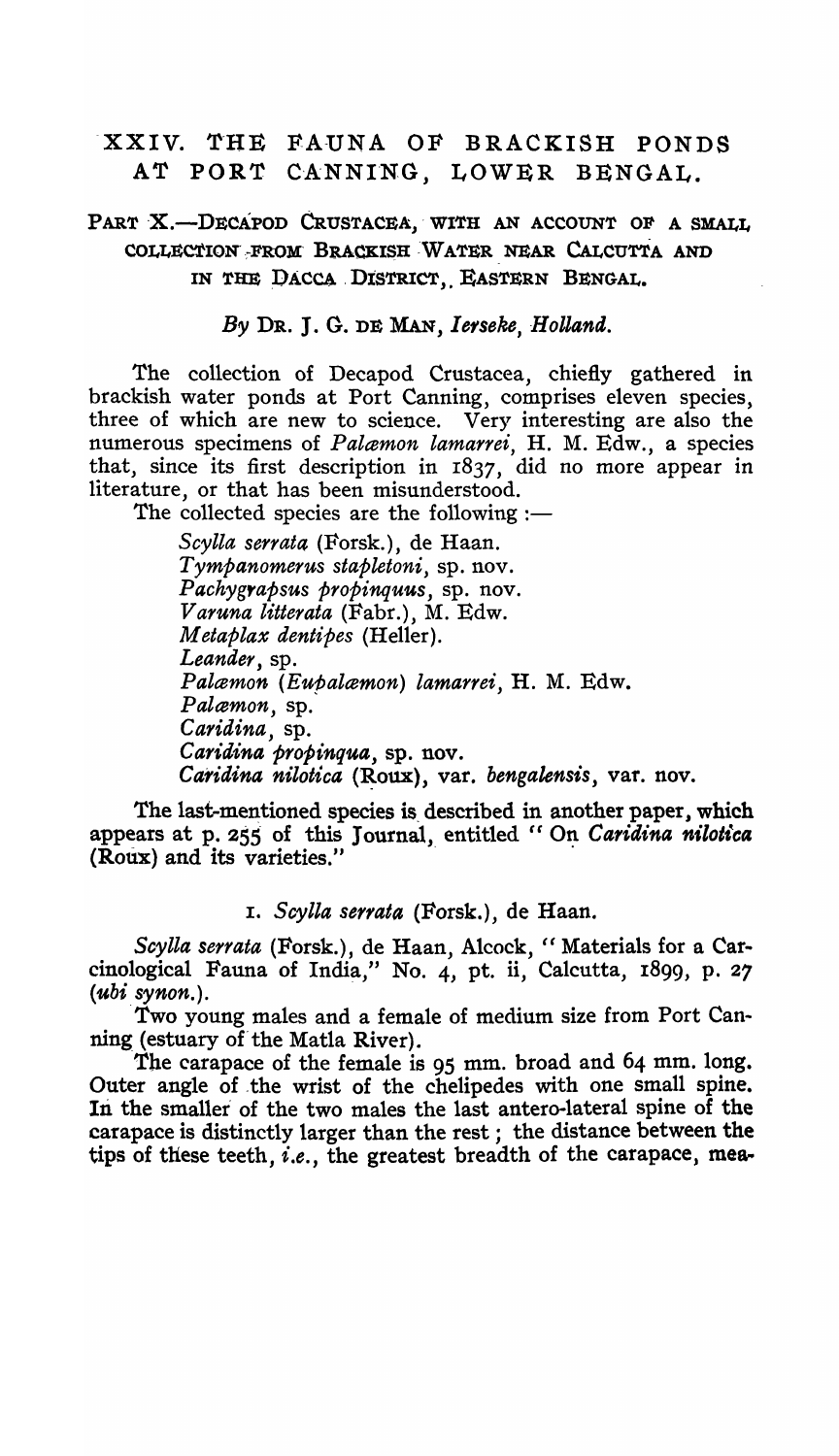sures 20 mm., whereas it is 13'3 mm. long without the abdomen. Frontal lobes rounded, little prominent. In the other male, the carapace of which is 38 mm. broad and 25.5 mm. long, the last antero-Iateral tooth is hardly larger than the rest and the four frontal lobes are already triangular, the lateral lobes being subacute. this specimen the anterior margin of the right chelipede carries four spines, that of the left, as usually, three; in both males there is also but one small spine on the outer side of the wrist.

### *2. Tympanomerus stapletoni,* sp. nov.

## (Plate xviii, fig. I.)

Forty-seven males and fifteen females, four of which are eggbearing. They were collected by Mr. H. E. Stapleton in the Dacca District from a tidal river, the water of which is more or less brackish throughout the year.

Reg. No.  $\frac{5137}{ }$ . 10

As has already been observed by Col. Alcock *(Journal Asiatic*  Soc. Bengal, vol. lxix, pt. ii, No. 3, 1900, p. 371) the name  $Tym$ *panomerus* is a most unfortunate one, for, both in *Tymp. orientalis*  (de M.) and in the present species, there are no tympana on the meropodites of the ambulatory legs; it is only in *Tymp. pusillus-* (de Haan), from Japan, that small tympana exist on the meropodites of the last pair of legs. Specimens of *Tymp. orientalis* and *Tymp. pusillus* are lying before me. *Tymp. stapletoni* is intermediate in size between the two other species; it is somewhat larger than *Tymp. orientalis* but it does not attain the size of *Tymp. pusillus.*  Both in the male and in the female the distance between the outer orbital angles is *one-filth* longer than the length of the carapace, the epistome excluded. From the middle of the cardiac region the upper surface gradually slopes down towards the fronto-orbital margin and towards the moderately deflexed front. As in the two other species, the intestinal region, which is smooth and obliquely deflexed downward, is bounded anteriorly by a transverse ridge that runs between the coxxe of the fifth pair of legs; the intestinal area appears in *Tymp. stapletoni* higher (longer) in proportion to its breadth than in the two other species. Whereas in *Tymp. staple*toni the transverse ridge runs quite parallel with the posterior margin of the carapace, it curves, laterally, a little backward in *Tymp. pusillus*; the posterior margin of the carapace measures, in *Tymp. stapletoni,* two-thirds the distance between the outer orbital angles. The other regions are not or very indistinctly defined. Somewhat nearer to the transverse ridge just described than to a line uniting the outer angles of the orbits, the shallow, transverse, median part of the cervical groove is situated, which median part<br>is interrupted in the middle. The depressed upper surface is The depressed upper surface is marked with transverse, symmetrically arranged, short, impressed lines, which are more numerous on the lateral regions than on the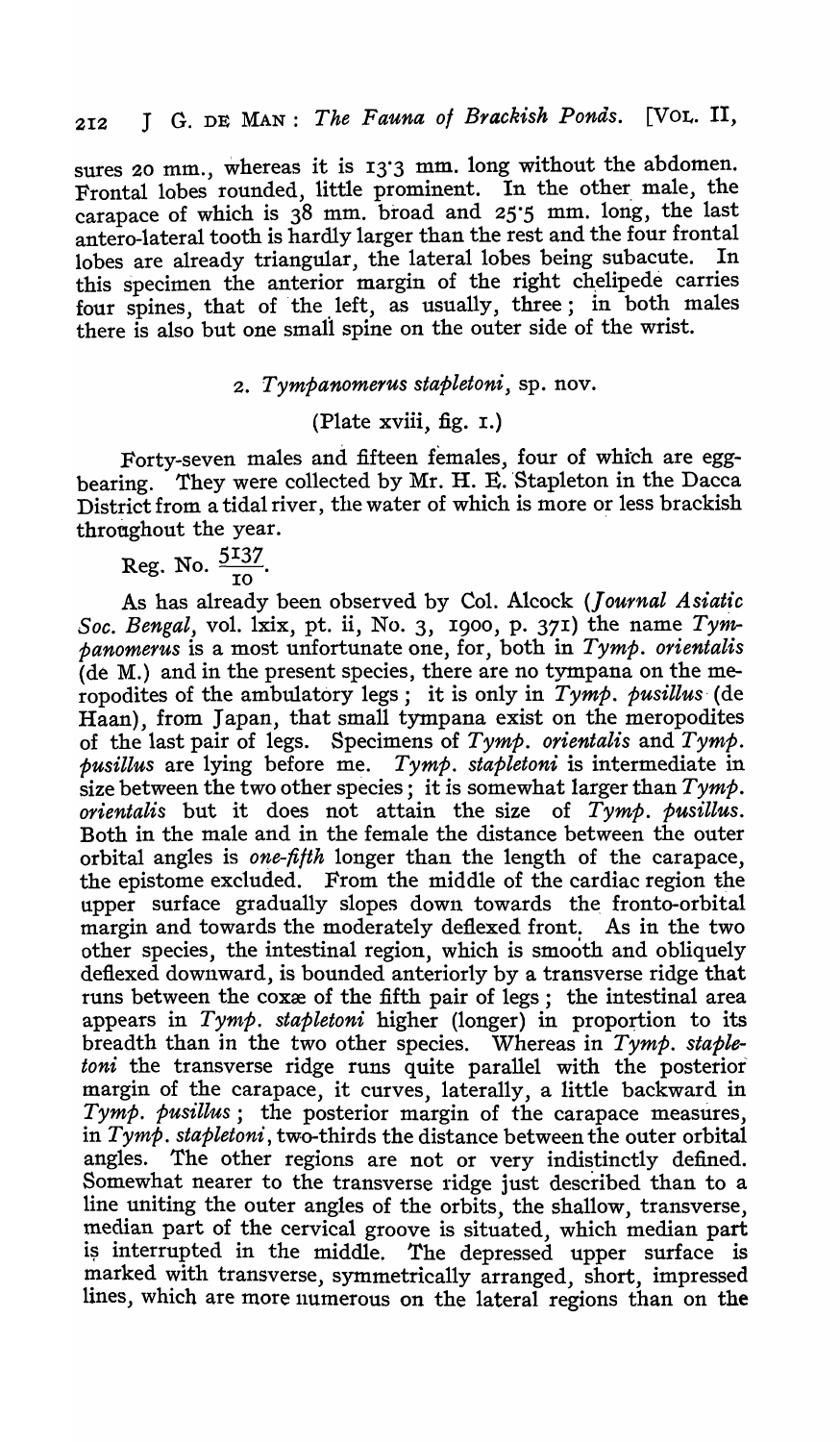gastric area; they are wanting on the defiexed, somewhat pubescent, branchial regions and near the transverse, intestinal ridge. On the'lateral regions of the carapace these lines are situated on transverse, pubescent ridges and prominences with crenulated margins. The anterior margin of the front measures one-fourth the distance between the outer orbital angles, and reaches in the middle further forward than at its rounded lateral angles; the lateral margins of the front are first slightly directed inward and then pass with a regular curve into the sinuous, transverse, upper margin of the orbits. The upper surface of the front is broadly and rather deeply grooved in the middle, whereas the lateral parts carry five or six oblique, impressed lines at either side.

The orbits are *transverse* as in *Tymp. orientalis* and almost once and a half as broad as the front. The antero-Iateral portion of the lateral borders of the carapace, formed by the extraorbital and by the epibranchial tooth, slightly diverges, whereas the posterolateral portion slightly converges backward. The outer margin of the extraorbital tooth is at a right angle with the upper orbital margin, so that the extraorbital tooth is not very sharp and moderately prominent. The epibranchial tooth, hardly discernible when the carapace is looked at from above, appears, in a lateral view of the latter (fig. *IC),* as a tooth larger than the cxtraorbital one, from which it is separated by a deep, vertical notch, the anterior margin of the epibranchial tooth being at a right angle with the outer margin of the other. Whereas the margins of the extraorbital and of the epibranchial tooth are rather sharp and continuous, the postero-Iateral margins are often interrupted and appear therefore ill defined; the oblique, ciliated line on the sides of the carapace is directed towards the posterior end of the epibran- .chial tooth. In *Tymp. pusillus* the postero-Iateral margin is well defined and the epibranchial tooth is obtuse, but quite visible from above, as it projects laterally beyond the small extraorbital tooth; this is also the case in *Tymp. orientalis,* but the divergent, anterolateral margin is here much longer, and the oblique, ciliated line runs to the middle of the lateral border of the carapace (compare de Man, *Zoolog. Jahrb.* (Spengel), iv, 1889, p. 448).

Eye peduncles stout, smooth, transverse; eyes terminal. Antennules folding obliquely. Lobe or tooth on the posterior margin of the epistome triangular, acute, very prominent. Lower margin 'of the orbits finely serrated, running nearly as in *Tymp. pusillus,*  but less prominent; no tooth therefore at the outer angle, as is observed in *Tymp. orientalis.* Pterygostomian region finely granulated and ciliated, as in *Tymp. pusillus,* but the lower, oblique groove that runs from the antero-external angle of the buccal frame obliquely backward, is very shallow and situated nearer to the lower orbital margin than to the lateral margin of the buccal frame, whereas in *Tymp. pusillus* it runs farther distant from the orbital margin than from the buccal frame.

Posterior margin of the buccal frame (fig. 1b) once and a half as broad as the distance between its antero-external angles, and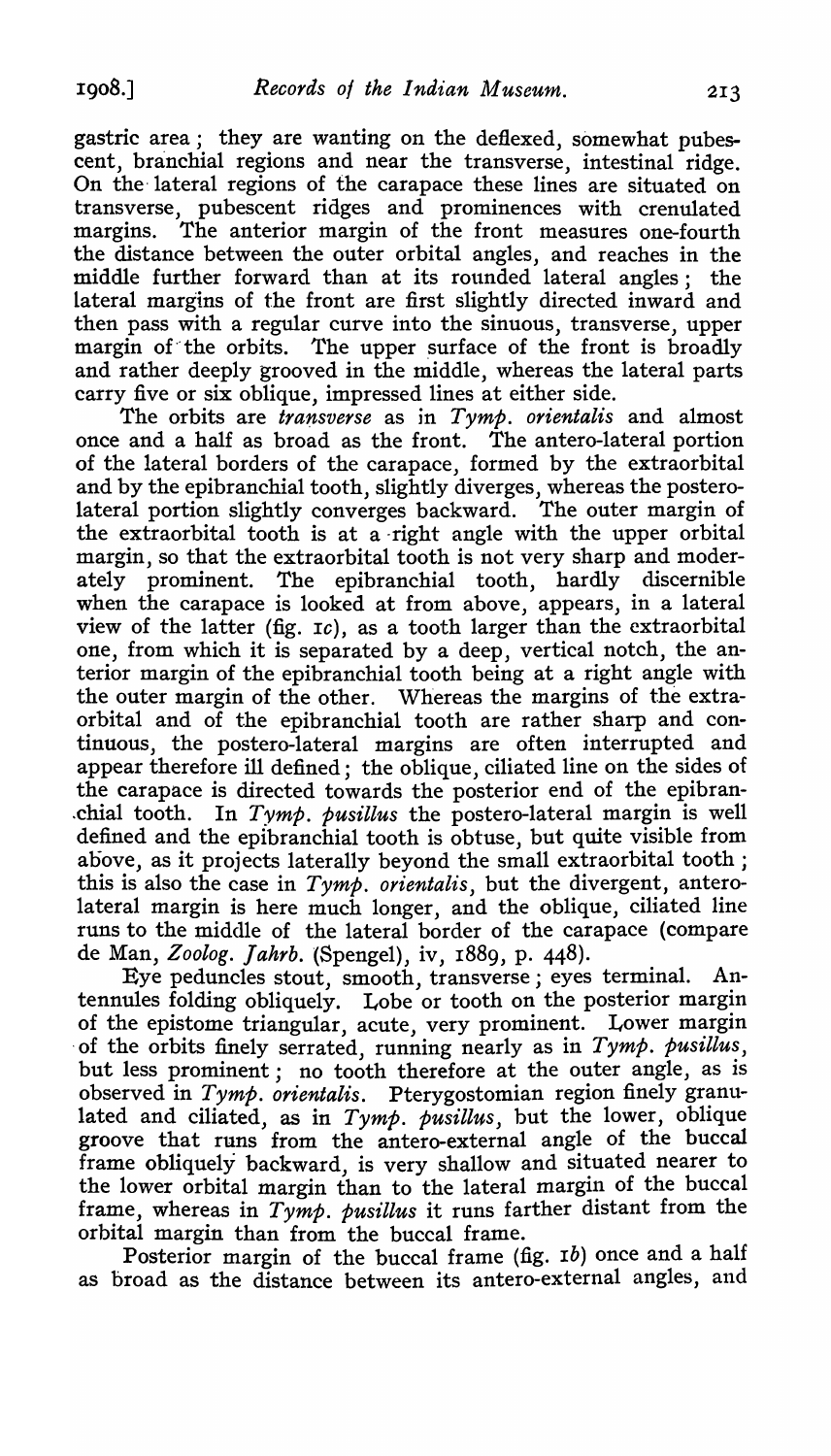measuring two-thirds the greatest width. External maxillipeds shutting closely together. Ischium a little broader than long, its antero-internal angle produced, antero-external corner situated lower than the rest of the surface and bounded by a hairy line that runs obliquely from the outer margin to the antero-internal angle. Merus a little longer than the ischium and, though slightly broader than long, hardly as broad as the latter; this joint is " sculptured with a sort of Y-shaped sulcus starting from the anteroexternal angle, as in *Tymp. orientalis,* but the outer branch is shorter and reaches hardly beyond the middle of the joint. Carpus ovate, concave, two last joints cylindrical. The outer margin of merus and ischium combined is regularly arcuate. Exognath completely concealed.

Sternum and abdomen are smooth. The abdomen (fig. *Id)*  6f the male, which somewhat more resembles that of *Tymp. orientalis* than that of *Tymp. pusillus,* is 7-jointed. The terminal or seventh segment is, in the adult male, 1.5 mm. long,<sup>1</sup> and its posterior margin is 1'35 mm. broad; the lateral margins are a little concave and the tip is rounded. The penultimate segment,  $r \tau$  mm. long, is a little shorter than the terminal, and as its lateral margins are convex, it presents its greatest breadth of 1'88 mm. in the middle, appearing almost twice as broad as long. The fifth joint is  $1.52$ mm.long, *i,e.,* as long as the terminal segment, and, *being strongly constricted 1'ust behind the middle,* appears *time-glass-shaped* ; the anterior margin of this joint is 1'6 mm. broad, the posterior 1-72 mm. and at the constriction it is r'I mm. broad. The fourth joint is 0'g6 mm. long, two-thirds of the preceding and its straight, posterior margin,  $2.52$  mm, broad, is  $2\frac{1}{2}$ -times as broad as this joint is long. The third joint is  $114 \text{ mm}$ . long, a little longer than the fourth, and, as its margins are somewhat arcuate, it is 3'1 mm. broad, also two and a half times as broad as long, like the preceding segment. The second segment is very short,  $o·62$  mm. long, half as long as the third and 2'76 mm, broad. The first joint, finally, is the shortest and the broadest of all, 0'32 mm. long and 3'2 mm. broad; the posterior margin of the sternum, however, between the cox $x$  of the fifth legs, is 4'6 mm, broad.

The broad abdomen of the female much resembles that of  $Tymp$ . *pusillus;* the terminal joint, which is rounded at the tip, is 1'04 mm. long and its posterior margin is 1'9 mm. broad.

Chelipedes equal both in the male, and in the female. The chelipedes of the male (fig.  $\mathbf{I}$ ) more resemble those of  $Tymp$ . *pusillus* (de Haan) than those of *Tymp, orientalis;* they are just twice the length of the carapace. and are thus rather short, The margins of the arm are unarmed, but they are granular, especially the upper one, the outer surface is nearly smooth, though a few microscopical granules are scattered on it, mostly near the upper margin; the granules are only visible by means of a lens. The upper surface of the carpal joints, which resemble those of *Tymp. pusillus*,

 $1$  All the joints are measured in the middle.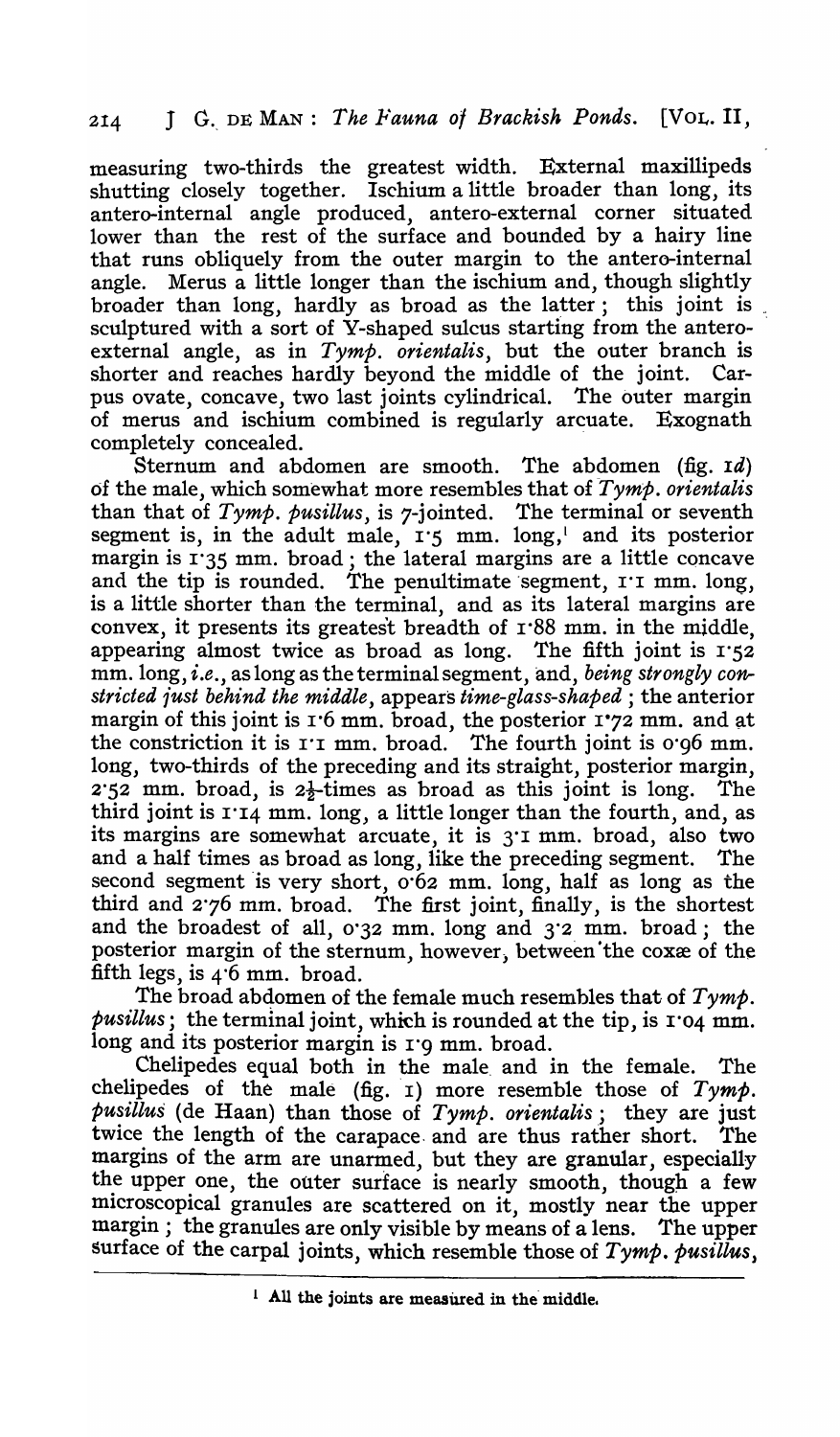is smooth, their inner border is unarmed but microscopically granular, and one observes also a tuft of hair on the inner side just below the inner margin. Measured horizontally, the length  $(6.4 \text{ mm.})$ of the chelæ (fig. *Ie*) appears equal to that of the carapace, whereas the fingers, measuring one-third that length, appear half as long as the palm; the palm, 4'4 mm. long and 3 mm. high, is a little longer than high and the chelæ are, therefore, twice as long as high. The very finely granulated upper margin of the palm is obtuse, but in *Tymp. pusillus* the upper margin appears slightly compressed; the convex, outer surface of the palm is nearly smooth, but the rounded lower 'border appears again very finely granular, when examined under a lens, and this fine granulation extends nearly to the end of the immobile finger. Like the outer, so also the inner surface of the palm is marked with dark reticulate lines; on the inner surface these lines are finely granular. The straight, upper margin of the very oblique dactylus is also finely granular, but the granules are wanting along the middle line; the outer surface is slightly convex, smooth, somewhat punctate, and the prehensile edge carries eleven or twelve small teeth of equal size along its whole length. In  $Tymp$ , pusillus the outer side of the immobile In Tymp. pusillus the outer side of the immobile finger is obtusely carinate longitudinally, though the granulate carina does not reach to the tip; in *Tymp. stapletoni* this carina is hardly discernible and the outer side of the finger is smooth; the immobile finger which is in a line with the lower margin of the palm is also finely denticulate like the dactylus. The fingers, which palm is also finely denticulate like the dactylus. have slightly excavated tips, are, in younger males, comparatively longer.

The chelipedes of the female that are shorter than the legs, resemble those of  $Tymp$ , pusillus; the chelxe are half as long as the length of the carapace and the fingers that have broad-tipped, spoon-shaped extremities are slightly longer than the palm; the immobile finger is carinate longitudinally on its outer side.

The two middle pairs of ambulatory legs are a little longer than the others; in the adult male the legs of the antepenultimate pair are just twice as long as the distance between the outer orbital angles. *Tymp. stapletoni* is a species *in which the meropodites carry no trace at all 0/* " *tympana,"* and proves more than any other the unfitness of the name of the genus. The meropodites are moderately dilated, so, *e.g.,* are those of the antepenultimate pair *little more than twice as long as broad,* being 5 mm. long and 2'25 mm. broad in the middle. Their unarmed upper margin is granulated, and on the meropodites of the three first pairs the granules extend almost to the middle of the outer surface, but those of the last pair are nearly smooth; the lower margin is also finely granulated. The two following joints are less strongly compressed than those of *Tymp. pusillus* and are smooth, though somewhat punctate; finally, the terminal joints, which are compressed laterally, are a little shorter than the propodites.

Eggs very numerous, small, globular, 0'28-0'3 mm. broad. Upper surface of the carapace dark blue, chelipedes and legs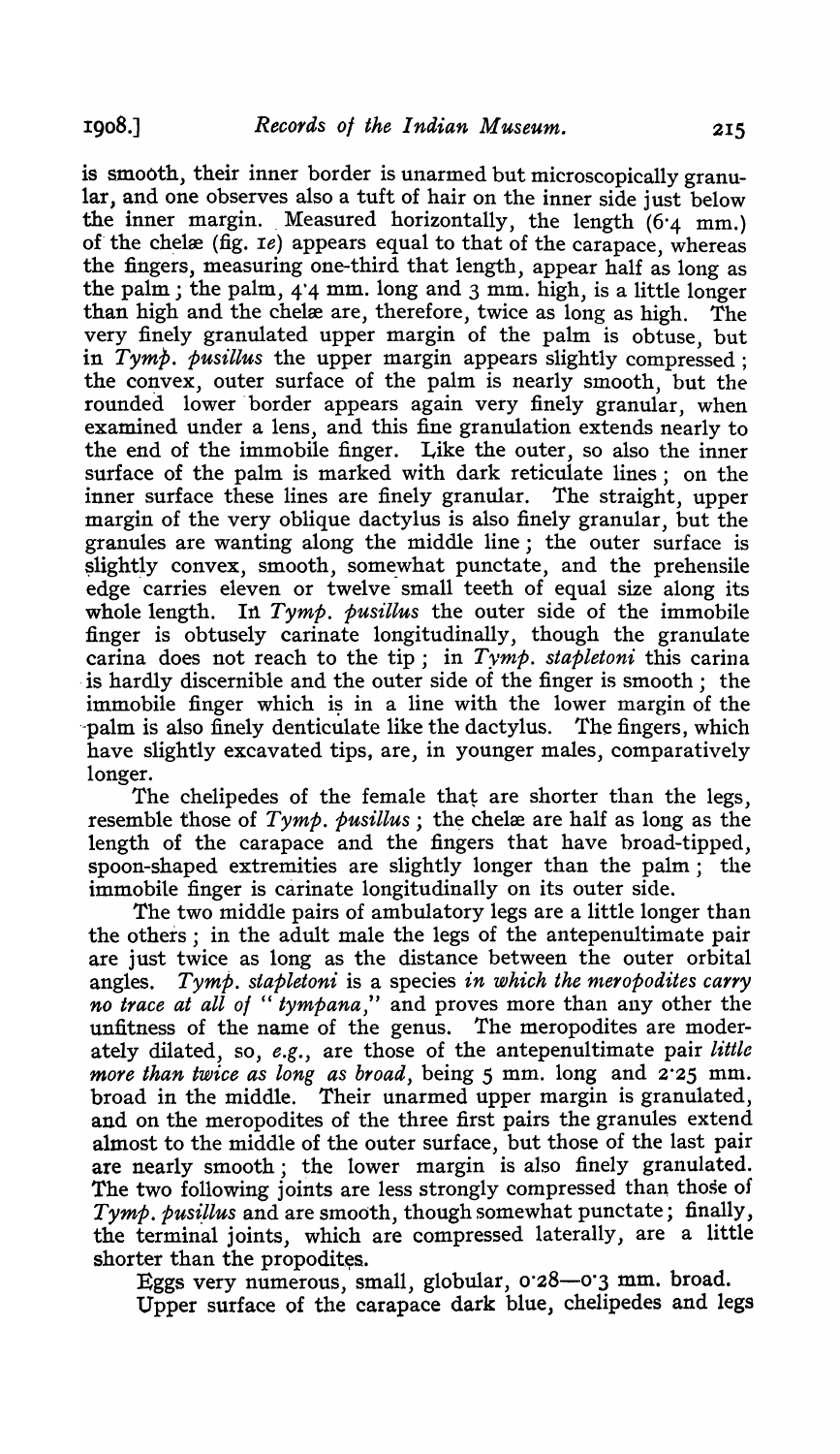# 216 J G. DE MAN: *The Fauna of Brackish Ponds.* [VOL. **II,**

marbled with partly reticulate, darker lines on a pale, olivaceous ground-colour; fingers ochraceous towards the tip. Ischium and posterior part of the merus of the outer foot-Jaws and adJacent parts. of the pterygostomian region whitish. Sternum and abdomen mottled with very small, dark points.

#### *Measurements in millimetres.*

|                                              |             | ᢦ            | Ovigerous      |      |  |
|----------------------------------------------|-------------|--------------|----------------|------|--|
| Distance between the outer orbital<br>angles | $7^\cdot 7$ | $7^{\circ}2$ | 6.2            | 5'75 |  |
| Greatest breadth of carapace                 | Q           | 8·           | $\overline{7}$ | 6.5  |  |
| Length of carapace, without epi-<br>stome    | 6.4         | b            | $5^{\circ}$ I  |      |  |
| Length of the chelipedes                     | 13          | 12.5         | 5.75           | 6.25 |  |
| Length of the antepenultimate legs           | I5          | I4.5         | Q              | 9.5  |  |

#### 3" *Pachygrapsus propinquus,* sp. nov.

## (Plate xviii, fig. 2.)

A young male and a somewhat larger, sterile female from brackish water pools. at Port Canning, Lower Bengal.

Carapace quadrangular, the distance between the outer orbital angles being one-third greater than the length. Upper surface depressed, very slightly arched transversely and longitudinally. Cervical groove quite distinct, interrupted at either side of the transverse median part, which is a little arcuate and placed immediately behind the middle. For the rest the regions are not defined, except the posterior cardiac area, which is indistinctly separated by shallow grooves from the branchial regions. Lateral margins of the carapace moderately convergent posteriorly, slightly concave in the middle, *with no tooth or spine* behind the acute outer orbital angles, that are directed outward. Branchial regions with eight' or nine oblique, linear ridges, that barely extend on to the horizontal part of the upper surface; there is but a single transverse ridge on the hepatic regions, about midway between the orbits and the lateral parts of the cervical groove.

Front little more than half as broad as the distance between the outer orbital angles; it is strongly deflexed, though it is still partly visible when the carapace is looked at from above. Frontal lobes *four* in number, rounded, little prominent; lateral lobes a little broader than the internal ones; lower margin of the front very slightly concave in the middle, as in *Pack. minutus.* Anterior half of the gastric region and frontal lobes with numerous, transverse markings that are continued on to the front; the rest of the upper surface perfectly smooth. Posterior margin of the carapace about three-fourths the breadth of the front.

Orbits moderately oblique, eye-peduncles nearly smooth. Lower margin of the orbits sharp; opposite the basal-part of the eye-peduncle, between its base and the cornea, the infraorbital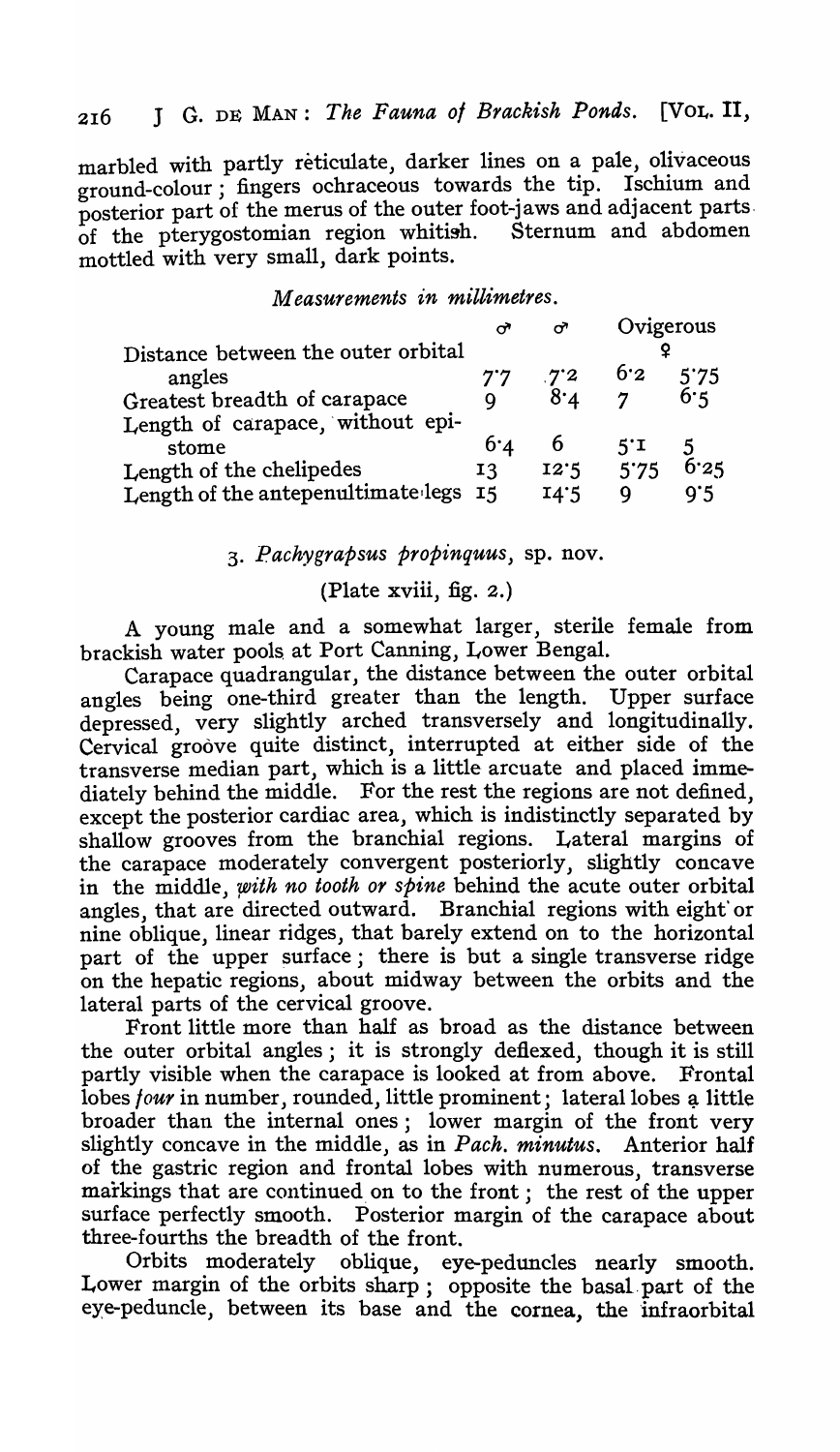margin is divided into three or four small obtuse teeth and the arcuate, inner part appears somewhat uneven; the outer part of the margin carries a small, rounded notch not far from the outer orbital angle, and appears for the rest entire. Between the crenulate anterior margin of the buccal cavity and the arcuate, inner part of the infraorbital margin one observes a small, obtuse, dentiform lobe, at some distance from the anterolateral angle of the buccal cavity; in *Pack. minutus* this lobe is broader, transverse, almost contiguous to the antero-Iateral angle of the buccal cavity and nearly in a line with the anterior margin of the latter. Subhepatic and subbranchial regions smooth, though pubescent. Lobe or tooth near the arcuate, inner part of the orbital margin triangular, subacute, separated by a rather broad hiatus from the front.

External maxillipeds (fig. *2a)* as in *Pack. minutus,* a male specimen of which from the Bay of Batavia is lying before me; inner- margin of the ischium straight (in *Pach. lavis*, Borr., concave), merus slightly broader than long, little shorter than the ischium, its inner angle obtuse, less produced than in *Pach. lavis*. Terminal segment (fig. 2b) of the male abdomen obtuse, almost as long as broad at base and distinctly longer than the penultimate segment; sternum and abdomen smooth.

, Outer and inner sides of the merus of the right chelipede (the left is wanting in both specimens) furnished with transverse, squamiform, pubescent ridges, lower margin denticulate and with a sharp spine at the far end; anterior margin with a large, acute spine distally, followed on the distal margin by two smaller ones and preceded by three or four very small, acute teeth. Upper surface of the carpus with transverse and oblique ridges and with a sma11 acute spine at the inner angle. Chela (fig.  $2c$ ) less convex than in *Pack. minutus,* upper margin of the palm with finely granular, oblique ridges, outer surface very finely granular, the granules . only visihle through a lens; a strong longitudinal ridge runs from near the tip of the immobile finger until near the carpal articulation; lower side of the palm with oblique markings and ridges. Fingers a little shorter than the palm, dactylus granular above and at its base, outer side of the fingers and lower margin of the index smooth; tips of the fingers spoon-like, glabrous.

Ambulatory legs (fig. 2) slenderer than those of *Pach. minutus.* Meri with transverse ridges on their outer surface and with an acute tooth above; the meri of the first pair are armed with two strong spines at the far end of their lower margin, those of the two middle legs with three and those of the last pair also with two, but on the three posterior legs these teeth are smaller than the two spines with which the lower margin of the meri of the 1st pair is armed. The three last joints are bristly and the dactyli, which are slightly curved at the acuminate tips, are but little shorter than the propodites.

Pachygrapsus lavis, Borr., from Funafuti (Proc. Zool. Soc., 1900, p. 592, pl. xlii, fig. 7) is no doubt different. Of the single female on which this species was founded, the distance between the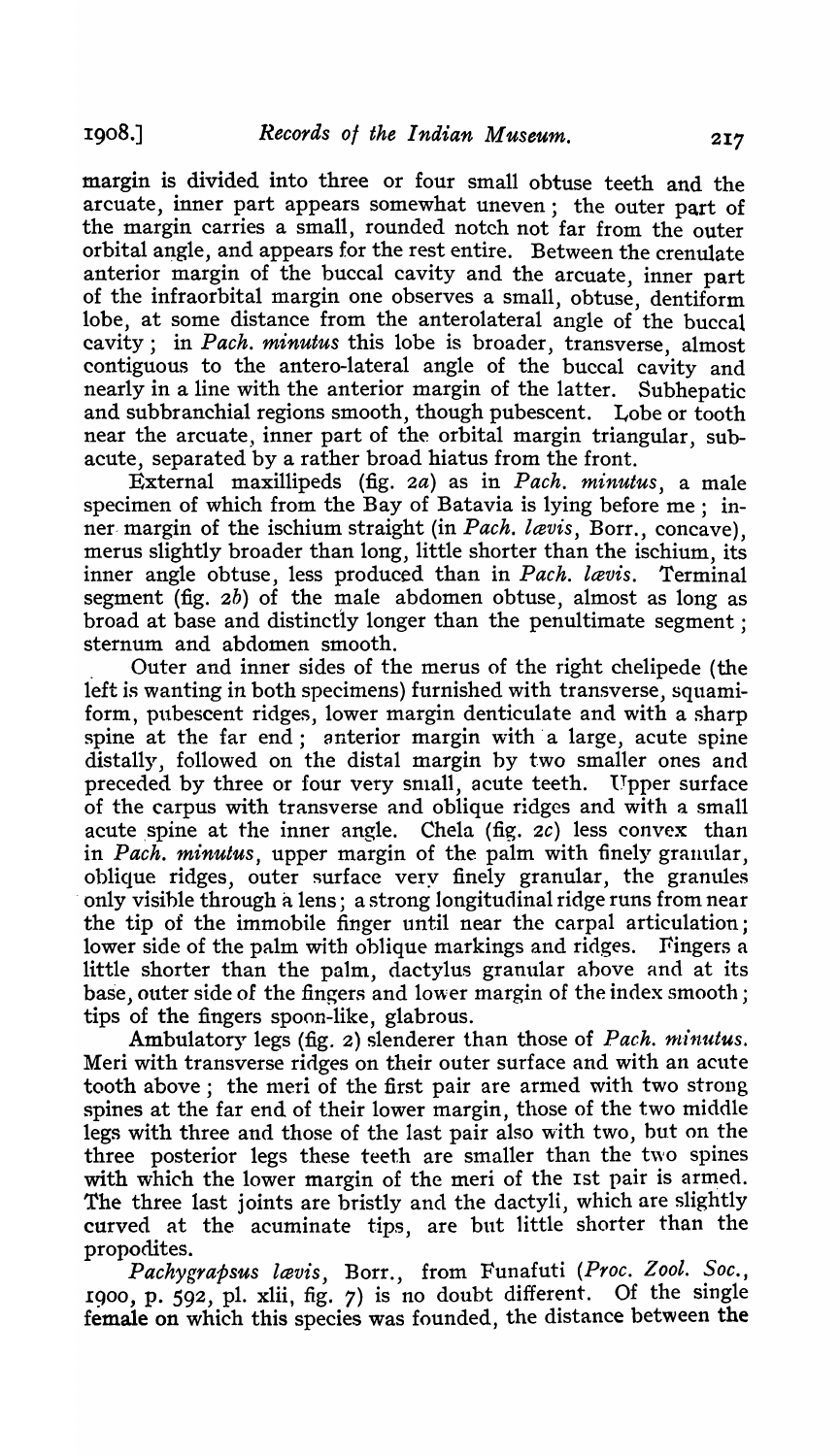outer orbital angles should be 7·5 mm., the length 6 mm., but the abdomen is apparently included, for, according to the figure, the length appears to be  $5$  mm., so that in this species the carapace is broader in proportion to its length, being just once and a haJf as broad as long. The frontal lobes are *seven* in number, the front is broader and the external maxillipeds are also different.

*Packygrapsus longipes,* Rathb. *(Proc. National Museum,* xvi, 1893, p. 247, and *Bull. U\_ S. Fisk Comml:ssionfor* 19<sup>0</sup> 3, Wash., 1906,\_ p. 84<sup>0</sup> , pI. viii, fig. 7), from Honolulu, appears to resemble very much *Pack. planitrons,* de Man, from the Bay of Batavia *'(Archiv, t. Naturg.,* bd. 53, 1888, p. 368) pI. xvi, fig. 2), but it is quite remarkable that neither Miss Rathbun nor Dr, Borradaile make mention of this species.<sup>1</sup> Unfortunately Miss Rathbun does not say whether, in *Pack. longipes,* the front is deflexed or not, but in the figure, published in 1906, the front resembles that of *Pack, planifrons.* According to this figure the propodul joints of the ambulatory legs should be *slenderer* than those of our species from Port Canning, so, *e.g.,* the propodites of the penultimate pair appear, in that figure, four times as long as broad; in the larger specimen of *Pach. propinquus*, however, these joints are *three times as long as broad, viz.,* 5 mm,' long (nleasured along their posterior margin) and 1.6 mm. broad. I therefore suppose this Hawaiian form to be distinct from the species of the brackish pools at Port Canning. The slate-coloured upper surface of the carapace, and the red-brown legs are mottled with small dark spots. Measurements of the two specimens in millimetres-

| Distance between the outer orbital angles | 10.4 | 8'२                  |
|-------------------------------------------|------|----------------------|
| Length of carapace $\cdot$                |      | 6.25                 |
| Breadth of front                          | ร'8  | $4^{\circ}4^{\circ}$ |
| Breadth of posterior margin of carapace   | 4:5  | 3.5                  |

#### *4. Varuna litterata* (Fabr.), M. Rdw.

*Varuna litterata* (Fabr.), M. Edw., Alcock, *l.c.*, No. 6, 1900, p. 40I.

Port Canning, brackish water pools, January 28-30, 1906, collected by Dr. N. Annandale, four males, two' females (Reg. No. <sup>2</sup>  $\frac{115}{10}$ ; Nov. 12, 1906, nine males, three females).

Backergunge, seven males, nine females, collected hy H. E. Stapleton (Reg. No.  $\frac{5138}{ }$ ).  $\overline{10}$ 

Dhappa, near Calcutta, slightly brackish water, twenty-eight ,males, two females.

All the specimens are young, the largest being a female from

L I Wlsh to call attention to the fact that in vol. xxv of the *Zoological Record*  for 1888 my paper on the Crustacea collected by Dr. Brock (Archiv. f. Naturg., -bd,. 53, 1888) was mentioned in the List of Publications but not in the Systematic Part. The *Zoological Record* should not have been entrusted to such regardless authors.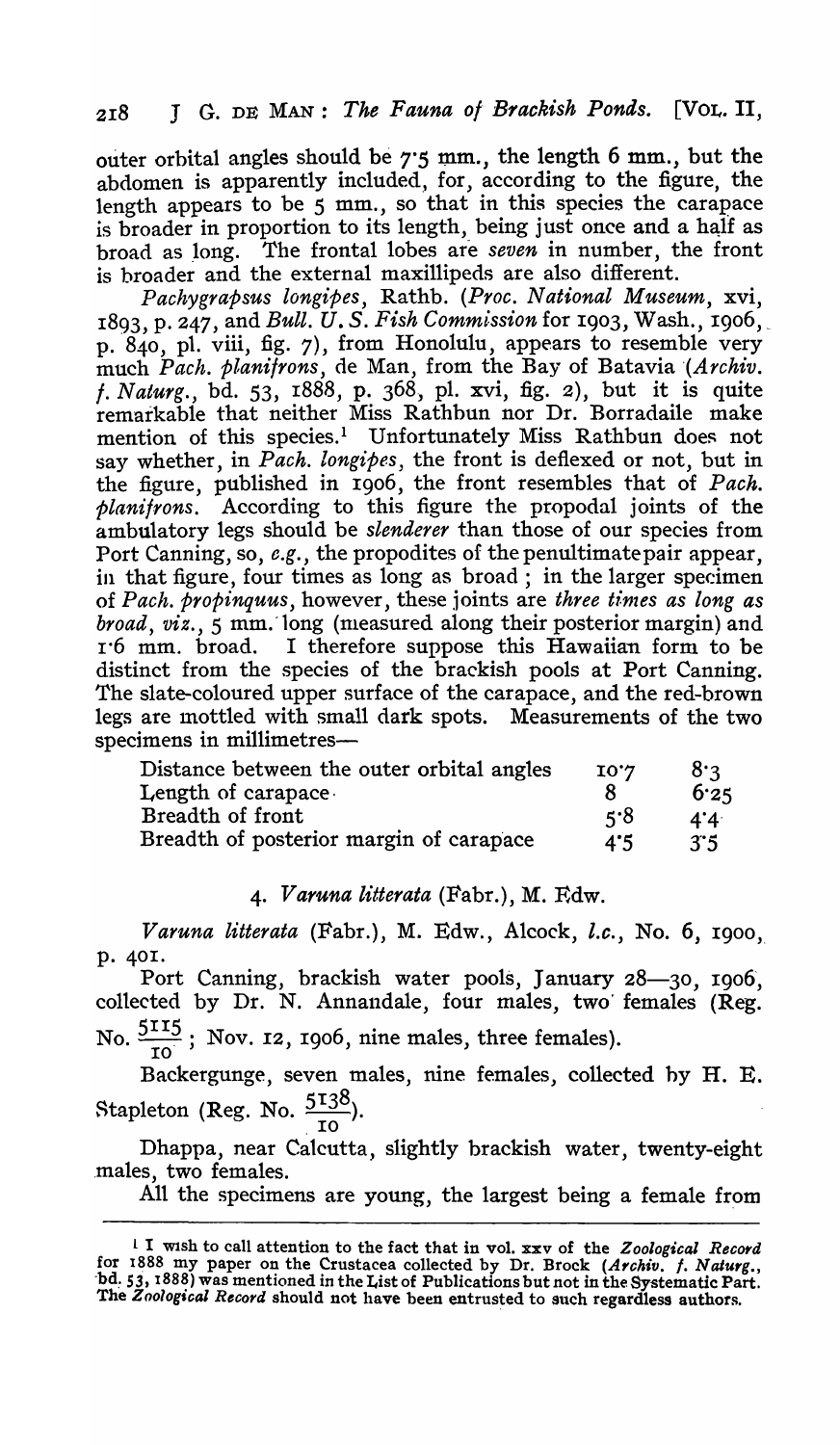Port Canning, the carapace of which is 23 mm. long. The anterior margin of the front is straight or very slightly concave. The specimens gAthered at Dhappa are the youngest of all, the carapace of the smallest being hardly  $4$  mm. long.

## *5. Metaplax dentipes* (Hellet).

*Helice dentipes, Heller, Crustaceen der Novara-Reise, 1865, p. 62,* pl. v, fig. 5.

Metaplax dentipes, de Man, in *Journal Linnean Soc.*, xxii, 1888, p. 162, pl. xi, figs. 1-3; Alcock, *l.c.*, 1899, p. 433.

A male and a female, both adult, from brackish water pools at Port Canning.

The carapace of the male is  $27.5$  mm. broad and 20 mm. long, the epistome excluded. The infraorbital ridge consists of 23 lobules, that are quite typical. The penultimate segment of the abdomen is  $3.5$  mm. long, its anterior margin is  $3.25$  mm. broad, the posterior  $5 \text{ mm}$ , whereas the antepenultimate joint is  $3 \text{ mm}$ . long and the terminal joint as much.

The musical crest does not reach to the middle of the anterior margin of the arm and does not extend as far as the ischium ; in a younger male from the Mergui Archipelago, lying before me, the crest is placed 'on the middle third of the anterior margin, conformably with my description of  $1888$ ; in this male the carapace is 19 mm. broad and 13·5 mm. long. The chelipedes of this male from Port Canning are equal, the chelæ are  $26$  mm. long, the palm  $16.5$  mm. long and 10.5 mm. high; the length of the palm is in proportion to its height as 13: 8·3, according to my paper of 1888 this proportion should be  $I_3: 9\frac{1}{3}$  for *Met. dentipes* and  $I_3: 8$  for *Met. distinctus*, H. M. Edw. The chelæ closely resemble, indeed, those of the latter species (de Man, *l.c.*, pl. 10, fig. 9), as regards their shape and the serrations of the fingers.

The carapace of the female is 22 mm. broad and 16.5 mm. long, the infraorbital ridge consists of 23 lobules and hardly reaches beyond the lower margin of the orbits. The chelipedes are equal, 21 mm. long, almost as long as the carapace is broad; the two lower margins of the arm are finely denticulate, the outer surface granular, the upper margin hairy. Upper surface of the wrist minutely granular; chelæ Io mm. long, about three times as long as high, fingers a little longer than the palm, the outer surface of which is minutely granular. In my work on the Crustacea collected by Capt. Storm I have' pointed out that the amhulatory legs of *Met. elegans,* de M., are *slenderer* in the male than in the female *(Zoolog. Jahrb ..*  (Spengel), viii, Abth. f. Syst.  $1895$ , p. 596); the same difference is presented by the male and female of *Met. dentipes*, the ambu-<br>latory legs being *much slenderer* in the male than in the female. So, latory legs being *much slenderer* in the male than in the female. e.g., are the legs of the penultimate pair of the male 56 mm. long, those of the female  $41$  mm., about twice as long as the carapace is broad; the meropodites of these legs are, in the male, 20 mm. long and 5.3 mm. broad; in the female, however,  $14.5$  mm. long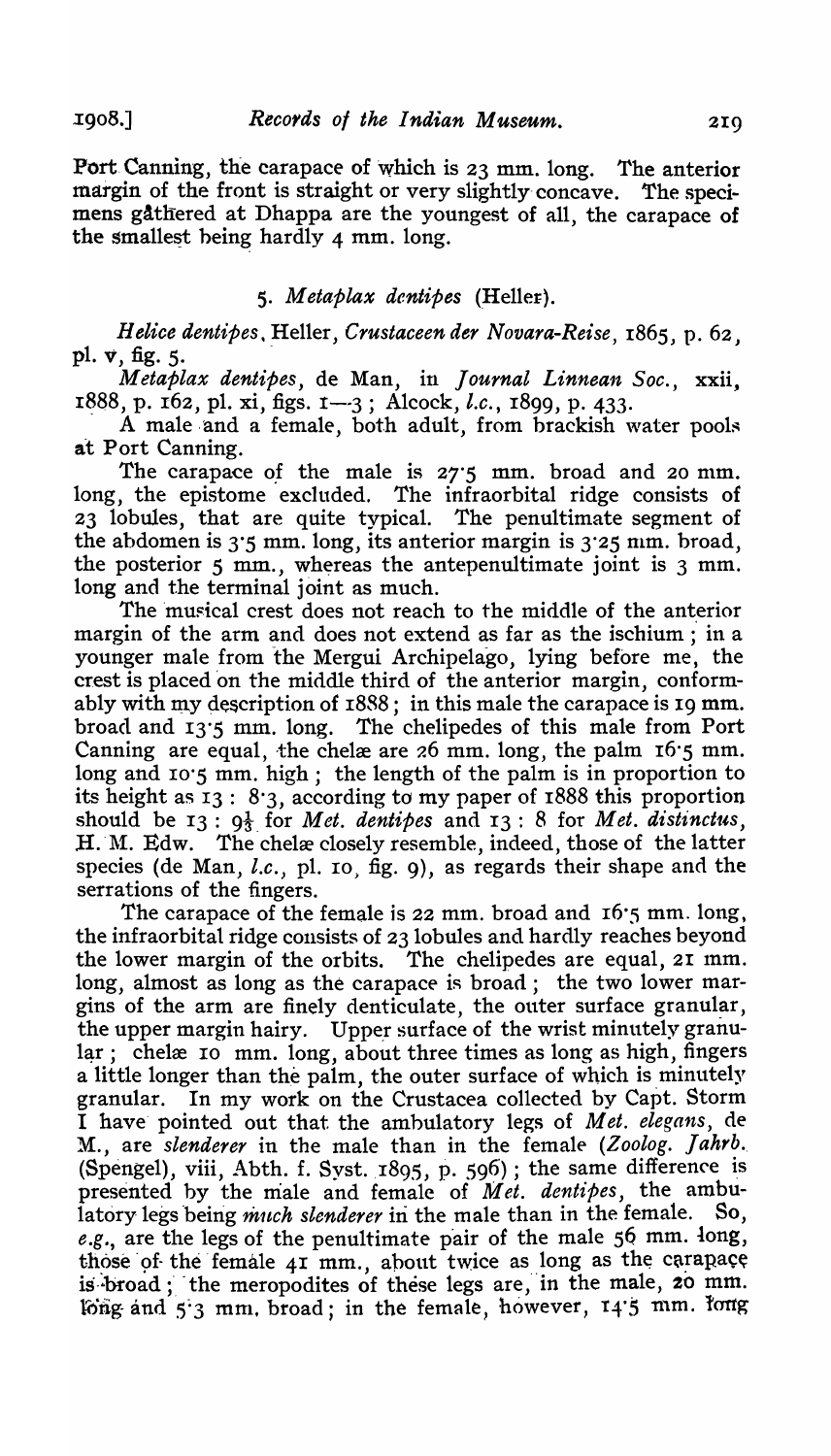and- 5'S mm. broad, appearing, in the latter, *considerably broader*  than in the male; the following joints are also slenderer in the male. The upper margin of the meropodites of the four ambulatory legs is armed, in the female, with an acute tooth near the distal end and this tooth is preceded, on the antepenultimate and penultimate pairs, by nine or ten smaller teeth that gradually become smaller. In the adult male the subdistal tooth is present on the meropodites of the four legs, but it is comparatively smaller than in the female, and the teeth that precede it, on the antepenultimate and penultimate pairs, are' quite rudimentary, hardly recognizable. The ambulatory legs of the male are everywhere tomentose; in the female the mero- and carpopodites are nearly glabrous.

Geographical distribution: Ceylon (Heller), Mergui Archipelago (de Man), banks of the Hooghly, the mud-flats of Arakan, Tenasserim, and Mergui (Alcock).

## 6. *Leander,* sp.

# (Plate xViii, fig. 3.)

Seventy specimens from Dhappa, near Calcutta, collected in slightly brackish water.

These specimens are all young, the largest are 23 or 24 mm. long from tip of rostrum to end of telson, but the majority are still younger and of different size. They belong to the group' of L. styliferus, M. Edw.=longirostris, H. M. Edw. (Hist. Nat. Crust., ii, p. 394), L. *'tenuipes,* Hend., L. *iaponicus,* Ortm., L. *carinatus,*  Ortm., L. *hastatus,* Auriv., etc., but they show differences from all these species. I suppose, however, that these differences are *juvenile* characters and I therefore do not wish to describe these specimens as a new species, for probably they will later prove to belong either to *L. styli/crus* or to *L. tenuipes,* the former of which inhabits an estuary of the Ganges, the Sunderbunds, Mergui, the Gulf of Martaban and Karachi, while the second has also been observed in the Gulf of Mattaban, at Madras and at Bombay.

The rostrum, the distal half of which is upturned, exceeds the antennal scales by one-third or one-fourth of its length, but in the youngest individuals it hardly reaches beyond them. The basal crest, which reaches to the end of the first joint of the antennular peduncle or to the middle of the second, is usually armed with six, more rarely with seven or five teeth; these teeth are equidistant or the first is a little farther distant from the second than the following from each other, and the first tooth is situated just above the orbital margin or, just behind it, on the carapace. There is but one apical tooth; only in one specimen was a trace of a second observed by means of the microscope; the lower margin carries usually five, more rarely six or four teeth; in the youngest specimens there are often only three.

Branchiostegal spine a little larger than the antennal spine. Abdominal segments not carinate; in one of the largest specimens, the carapace of which is 9 mm. long, the rostrum included, and  $3.9$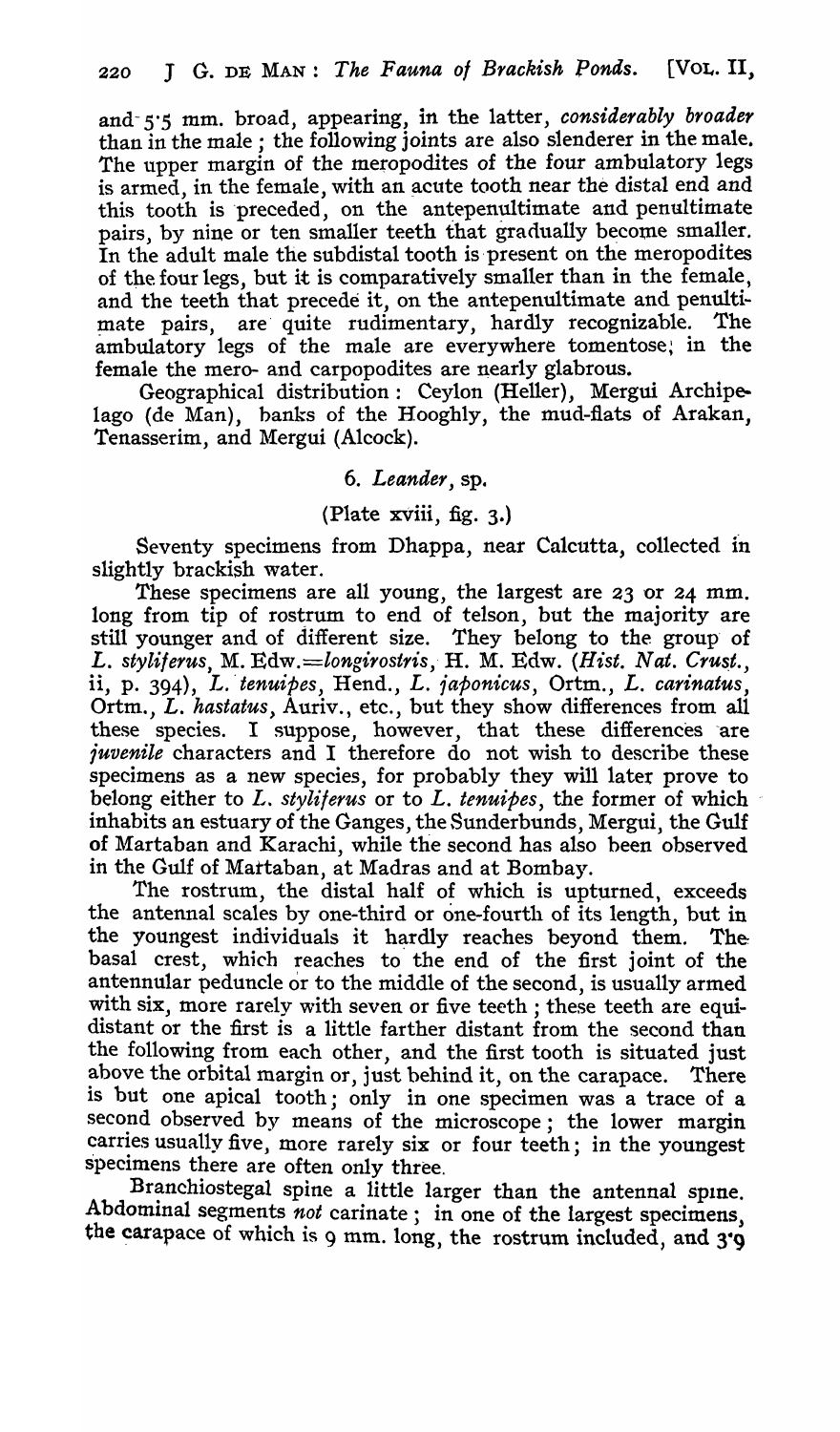mm. without it, the sixth segment of the abdomen is  $2.4 \text{ mm}$ . long, almost two-thirds the length of the carapace without the rostrum. The telson  $(fig. 3)$ , distinctly longer than the sixth segment, reaches almost to the level of the spine on the outer margin of the exopodite of the caudal fin; the strongly tapering telson terminates in a slender, acute, median point or spine, the short, subterminal, outer spinules hardly reach to the middle of the median spine, but the inner spinules are almost twice as long as the median point. The two pairs of spinules on the upper surface are situated on its posterior half.

The shortest of the three antennular flagella extends by onethird of its length beyond the antennal scales. The spine at the outer margin of the antennal scales, is placed near the obtuse, oblique tip of the blade; the distance between the extremity of the blade and the tip of the spine measures only  $\frac{1}{11} - \frac{1}{10}$  the length of the outer margin of the scale.

The legs of the first pair are slightly shorter than the antennal scales; carpus and merus are of equal length and one-fifth or onesixth longer than the chela (fig.  $3a$ ), which is four times as long as broad, and the fingers of which are a little longer than the palm. In one of the largest specimens the merus of first legs is  $1'$ 4 mm. long, the carpus  $1'45$  mm.; the chela is  $1'2$  mm. long and 0'29 mm. broad.

The legs of the second pair are equal and extend with the fingers beyond the antennal scales (fig.  $3b$ ). Merus a little broader, but *slightly shorter* than the ischium, together as long as the chela. The carpus, which gradually thickens distally, measures two-thirds the length of the ischium and appears also distinctly *shorter* than the merus; its thickness at the distal end is about one-fourth its length. The chela much resembles that of *L. tenuipes,* Hend. (Henderson, "A Contribution to Indian Carcinology," 1893, pI. 40, fig. 14). The chela/appears, in the largest specimens, just as long as the carapace without the rostrum; the palm, which is somewhat inflated, is very slightly longer, but much thicker than the carpus, whereas the elongate, slender fingers are *once and two-thirds* as long as the palm; the fingers have sharp cutting edges, but no teeth, and their apices are strongly curved inward; the palm appears in the middle once and a half as thick as the distal end of the carpus. The whole leg seems to be smooth. In one of the largest specimens ischium, merus, carpus, palm and fingers are respectively  $2.04$  mm.,  $1.75$  mm.,  $1.36$  mm.,  $1.46$  mm. and  $2.4$  mm. long; in a younger specimen, about 17 mm. long, these numbers are, in the same order, 1.6 mm., 1.4 mm., 1.02 mm., 1.02 mm., and 1.74 mm., the palm appearing here just as long as the carpus.

The three other legs are very slender and in the largest specimens reach slightly beyond the antennal scales. The measurements of a leg of the fifth pair (fig.  $3c$ ) of a specimen 18 mm. long are as follows: merus 1'86 mm, long and 0'14 mm. broad, I3 times as long as broad; carpus 0'85 mm. long, propodus 2 mm, long and o'I mm. broad in the middle, 20 times as long as broad; dactylus 0-85 mm.long, 0'1 mm, broad near the propodal articulation,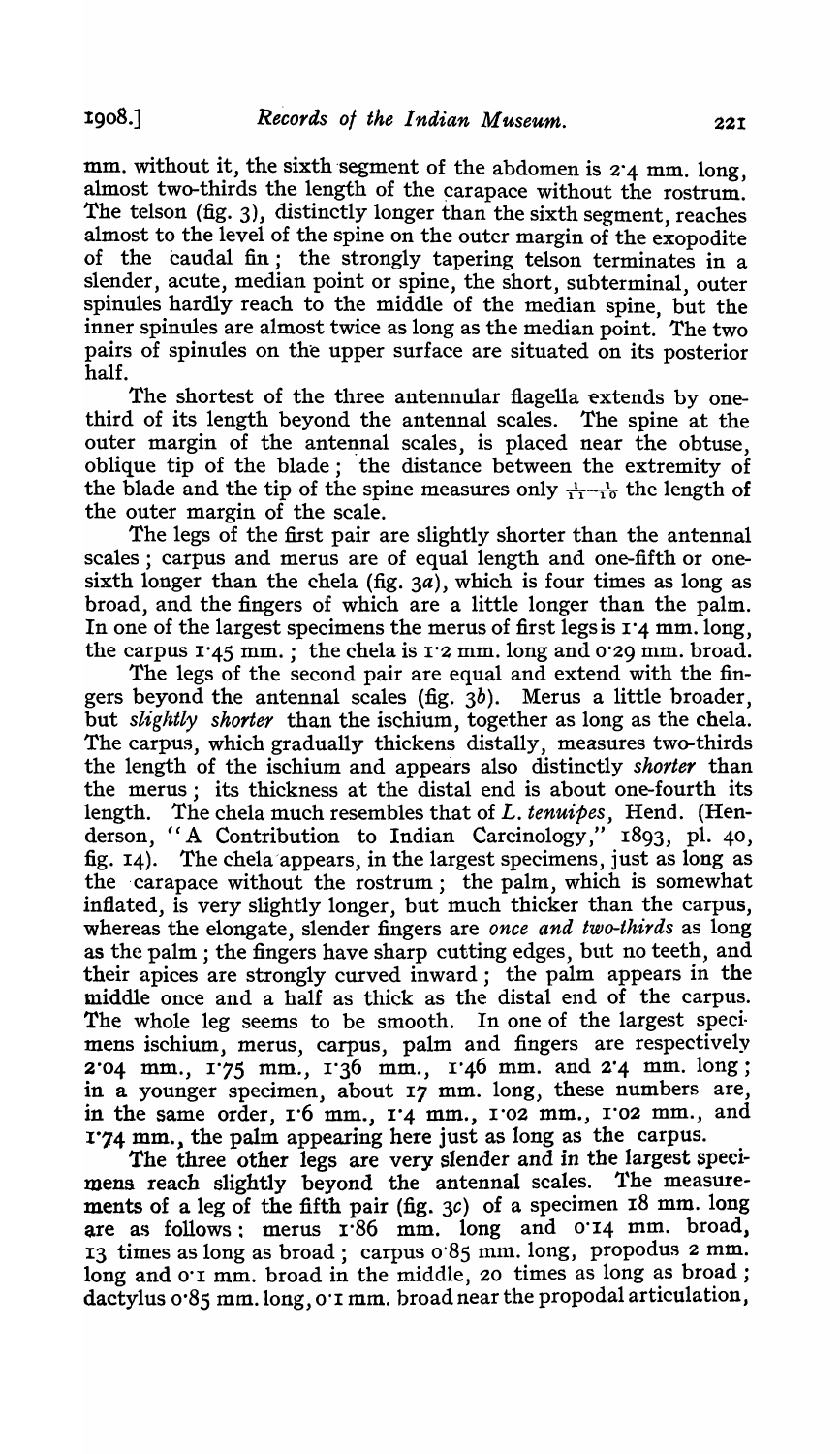and regularly tapering to the acuminate point which is slightly curved inward.

The adult *L. styliferus*, H. M. Edw., differs according to Henderson's description *(l.c.,* p. 439) by the following: There are often two or three apical teeth on the rostrum, the lower margin of which is armed with 7--10 teeth. The last four abdominal segments are dorsally more or less carinated. The distal spine on the 'outer margin of, the antennal scale is placed farther distant. from the apex, the distance equalling nearly one-third of the total length of the outer margin. The palm of the chelæ of the second legs should be sulcate on its outer side, the sulcus bounded by two ridges.

The adult L. *tenuipes,* Hend., differs at first sight by the merus of the second legs that has twice the length of the ischium and that has an ill-defined sulcus on its upper surface. The apex of the telson is described as blunt, but may perhaps have been worn off as is often the case. The shortest of the antennular flagella does not reach the end of the antennal scales.

7" *Palcemon (Eupalcemon) la'Jnarrei,* H. M. Edw.

(Plate xix, fig. 4.)

*Palæmon lamarrei, H. Milne Edwards, Hist. Nat. Crustacés, ii,* 1837, p. 397·

Nee: *Palcemon lamarrei,* de Haan, *Fauna Japonica,* Crustacea, p. 171 .

Nec: *Palæmon lamarrei*, Ortmann, in Zool. Jahrb., v, Abth. f. Syst. 1890, p. 701, taf. xlvii, fig. 2.

Twenty-five specimens from brackish water pools at Port Canning, Lower Bengal, collected by Dr. N: Annandale, 28-30th January, 1906.

Thirty-nine specimens from Calcutta (Museum tank, fresh water), collected 19th December, 1906.

These specimens, though very numerous, are all young, the largest specimen from Port Canning being 38.5 mm. long from tip of rostrum to end of telson; the largest individual from Calcutta is 30"5 mm. long, the rest are all of a smaller size. The fact that no adult specimens have been gathered is so much the more to be regretted, because they apparently belong to Pal. lamarrei, M. Edw., a species which since its first description does no more· appear in literature or has been misunderstood.

I have already pointed out ("Notes from the Leyden Museum," i, 1879, p. 166) that a species described by de Haan as  $Pal.$ *lamarrei* was identical with Pal. amaxonicus, Heller, from South America, but the existence of this species in Japan has not been confirmed as far as I am aware.

Without any ground Dr. Ortmann  $(l.c.)$  declared the localities mentioned by Milne Edwards and by de 'Haan as false, and, therefore, described Heller's species under the name of Pal. lamarrei.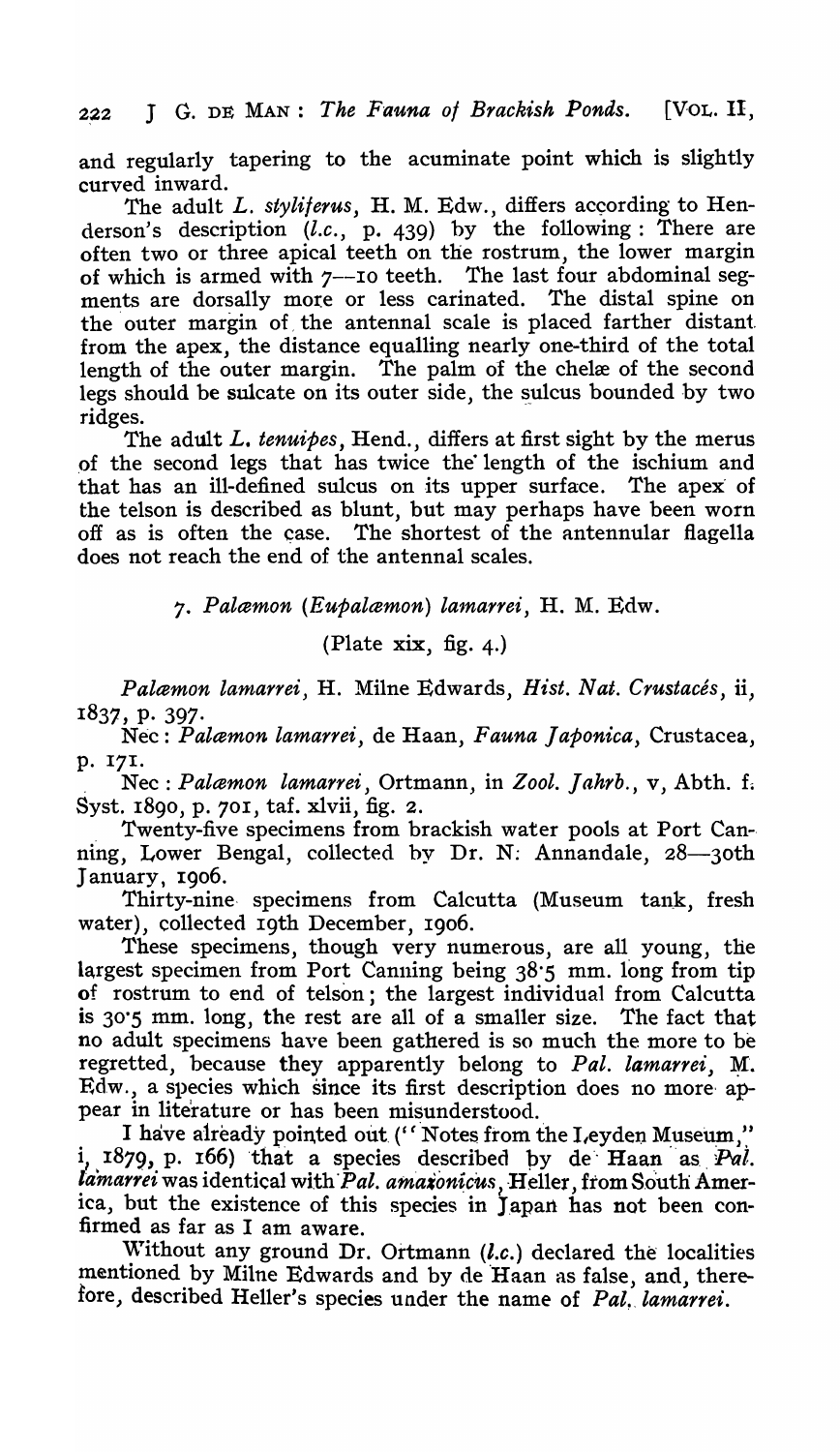Henderson ("A Contribution to Indian Carcinology," 1893, p. 442) regards *Pal. lamarrei* as being merely the young of *Pal. carcinus* (Fabr.), and by Lanchester *Pal. lamarrei* is regarded as a variety of Pal. carcinus ("Annals and Mag. Nat. History." ser. 7, vol. vi, 1900, p. 263 and "Proc. Zool. Soc." London, 1901, p.  $565$ ).

The rostrum, that exceeds the antennal scales in the largest specimen by one-third, in the younger individuals by one-fourth of its length, whereas in the youngest specimens it barely reaches beyond them, is upturned distally and presents, as regards its toothing, a great variation. In 21 specimens from Port Canning the following toothing was observed  $:$ 

|                   |                          | men.                     | $7+1+2$ one speci- $5+1+1$ one speci- $5+1+2$                                      |                          | men.                     |                 |                                                 | one speci-<br>men.       |
|-------------------|--------------------------|--------------------------|------------------------------------------------------------------------------------|--------------------------|--------------------------|-----------------|-------------------------------------------------|--------------------------|
| $\frac{6+1+1}{9}$ | $\overline{\phantom{a}}$ | $\overline{\phantom{a}}$ | $7 + 2$                                                                            | $\overline{\phantom{a}}$ | $\overline{\phantom{a}}$ |                 | $\overline{\phantom{a}}$                        | $\mathbf{y}$             |
| $\frac{7+2}{8}$   | $\rightarrow$            | $\overline{\phantom{a}}$ | $7+1+1$                                                                            | $\lambda$                | $\overline{\phantom{a}}$ |                 | $\overline{\mathbf{z}}$<br>$\sim$ 19 $\times$ 1 | $\overline{\phantom{a}}$ |
| $\frac{7+i+1}{8}$ | $\overline{\phantom{a}}$ | $\rightarrow$            |                                                                                    | $\rightarrow$            | $\overline{\phantom{a}}$ | $\frac{7+2}{6}$ | $, \,$                                          | $\mathbf{y}$             |
| $\frac{7+1}{8}$   | $\overline{\mathbf{z}}$  | $\overline{\phantom{a}}$ | $\frac{6+2}{2}$ , three specimens. $\frac{6+1}{6}$ ,                               |                          |                          |                 | , ,                                             | $, \,$                   |
|                   |                          |                          | $\frac{6+2}{8}$ , two specimens. $\frac{6+1}{7}$ , one specimen. $\frac{5+2}{6}$ , |                          |                          |                 | $, \,$                                          | $, \,$                   |

In 35 specimens from Calcutta the toothing was as follows :- $\frac{8+2}{9}$ , one specimen.  $\frac{7+1}{8}$ , one specimen.  $\frac{6+2}{7}$ , three specimens.<br>8+1  $\frac{8+1}{9}$ , , , ,  $\frac{7+?}{8}$ , two specimens,  $\frac{6+1+1}{7}$ , one speciment  $\frac{7+1}{2}$ ,  $9+2$  $\frac{9+2}{8}$ ,  $\frac{8+2}{8}$ ,  $8+1$  $\frac{5+1}{8}$ ,  $\overline{\phantom{a}}$   $\overline{\phantom{a}}$  $\overline{\phantom{a}}$   $\overline{\phantom{a}}$  $\ddot{\mathbf{v}}$  .  $\mathbf{v}$  $\overline{\phantom{a}}$   $\overline{\phantom{a}}$ 1 ip is broken.  $\frac{6+2}{8}$ , one specimen.  $\frac{6+1}{7}$ , three specimens.  $6+1$   $8+1+1$  one speci- $\frac{6+1}{8}$ , one speciment.  $\frac{7}{7}$ , mens<br>  $\frac{6+1}{8}$ , ,, ,,  $\frac{8+1+1}{6}$ , one speciment.  $\frac{8+1+2}{7}$ , ,, ,,  $\frac{8+2}{6}$ , ,, ,,  $\frac{7+1+?}{7}$ , one speci-  $\frac{8+1}{6}$ , ..., which the tip ~s broken.  $\frac{7+1+1}{8}$ , ,, ,,  $\frac{7+2}{7}$ , three specimens.  $\frac{7+2}{6}$ , ,, ,,  $\frac{7+2}{8}$ , three specimens.  $\frac{7+1}{7}$ , ...,  $\frac{7+1}{6}$ , ..., ..., ...

These numbers prove that there are proximally in most cases  $7$  or 6, more rarely 8 and exceptionally 9 or 5 upper teeth, that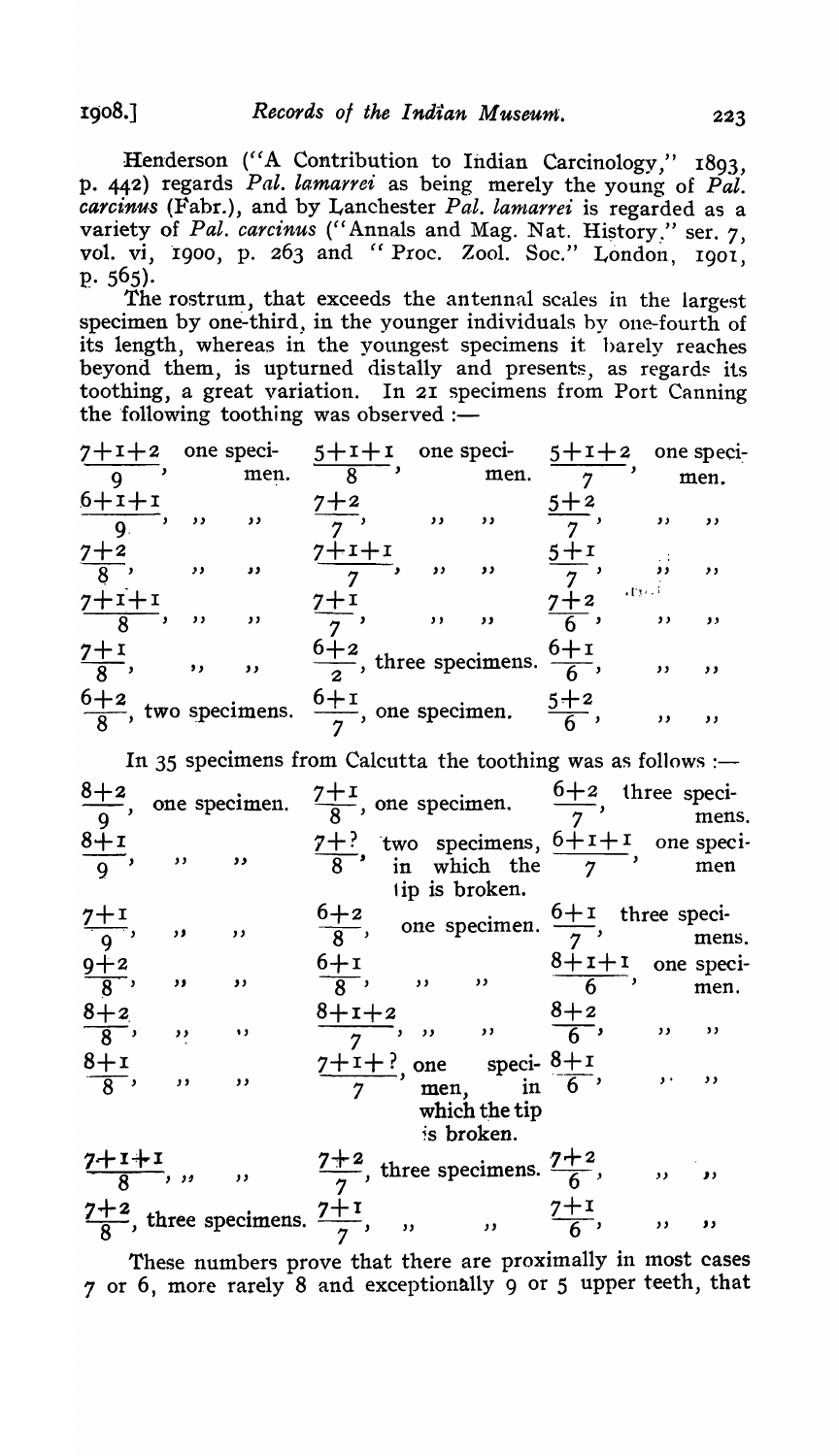specimens with one apical tooth are as numerous as those the rostrum of which carries two apical teeth, and that the lower margin usually is armed with  $7$  or  $8$ , rarely with  $6$  or  $9$  teeth. According to Miine Edwards the rostrum should carry 6 or 7 upper teeth proximally and as many on the lower margin, but it is remarkable that he makes no mention at all of the apical tooth or teeth. Generally the *two* first teeth are placed on the carapace, only in two specimens from Calcutta one tooth is placed on the carapace, and in a single specimen from the same locality the three first teeth are placed upon it. The apical tooth or teeth, which are much smaller than those on the proximal part of the upper margin, are usually separated from the latter *by a long smooth interspace,* which is as long as the distance between the foremost proximal tooth and the anterior margin of the carapace, rarely somewhat shorter than that distance; rarely, *i.e.,* in II out of 56 specimens, the foremost proximal tooth is placed on the smooth interspace, about midway between the preceding and the apical teeth. In the largest specimen from Port Canning (fig. 4), the rostrum of which presents the toothing formula  $\frac{5+1+2}{5}$ , the foremost proximal tooth of the  $7<sub>1</sub>$ upper margin is placed just above the first of the lower, immediately

in front of the distal end of the first joint of the antennular peduncle; in other individuals the foremost proximal tooth is situated more or less in front of the first tooth of the lower margin; the proximal teeth of the upper as well as those of the lower margin are equidistant, and the former are larger than the latter. The rostrum is moderately broadened at the level of the first tooth of the lower margin and the latter appears a little concave at the base.

Several specimens of *Pal. carcinus* from the Kutei river, Borneo (Siboga Expedition), lie before me, amongst which are several young ones, the youngest specimen being nearly 70 mm. long, rostrum included. The rostrum of *Pal. carcinus* is narrower, long, rostitum included. The rostitum of *I all. cartenius* is narrower, less broadened than in *Pal. lamarrei*, it reaches farther beyond the antennal scales and the toothing is different; of the twelve or thirteen teeth of the upper margin the *three* first are placed on the carapace, and there is *no long smooth interspace* as in *Pal. lamarrei*, though the three or four teeth on the upturned part of the rostrum are farther distant from each other than the proximal teeth; the lower margin, finally, presents also a larger number of teeth, eleven or twelve, which reach to near the tip.

The sixth segment of the abdomen (plate xix, fig. 5) is *comparatively longey and broader* in *Pal.- lama1yei* than in *Pal. carcinus.*  In the specimen of the latter species, which is 70 mm. in length, the carapace, rostrum excluded, being 12 mm. long, the sixth segment is 5·5 mm. long and 4·3 mm. broad in the middle; in' the largest specimen of *Pal. lamarrei*, which has a length of 38.5 mm., the carapace of which, without the rostrum, being  $6·8$  mm. long, the sixth segment of the abdomen is 3°9 mm. long and 2°4 mm. broad.

The slender telson  $(fig. . 4d)$  apparently tapers less strongly than that of *Pal. carcinus* (fig. *sa),* but it reaches almost to the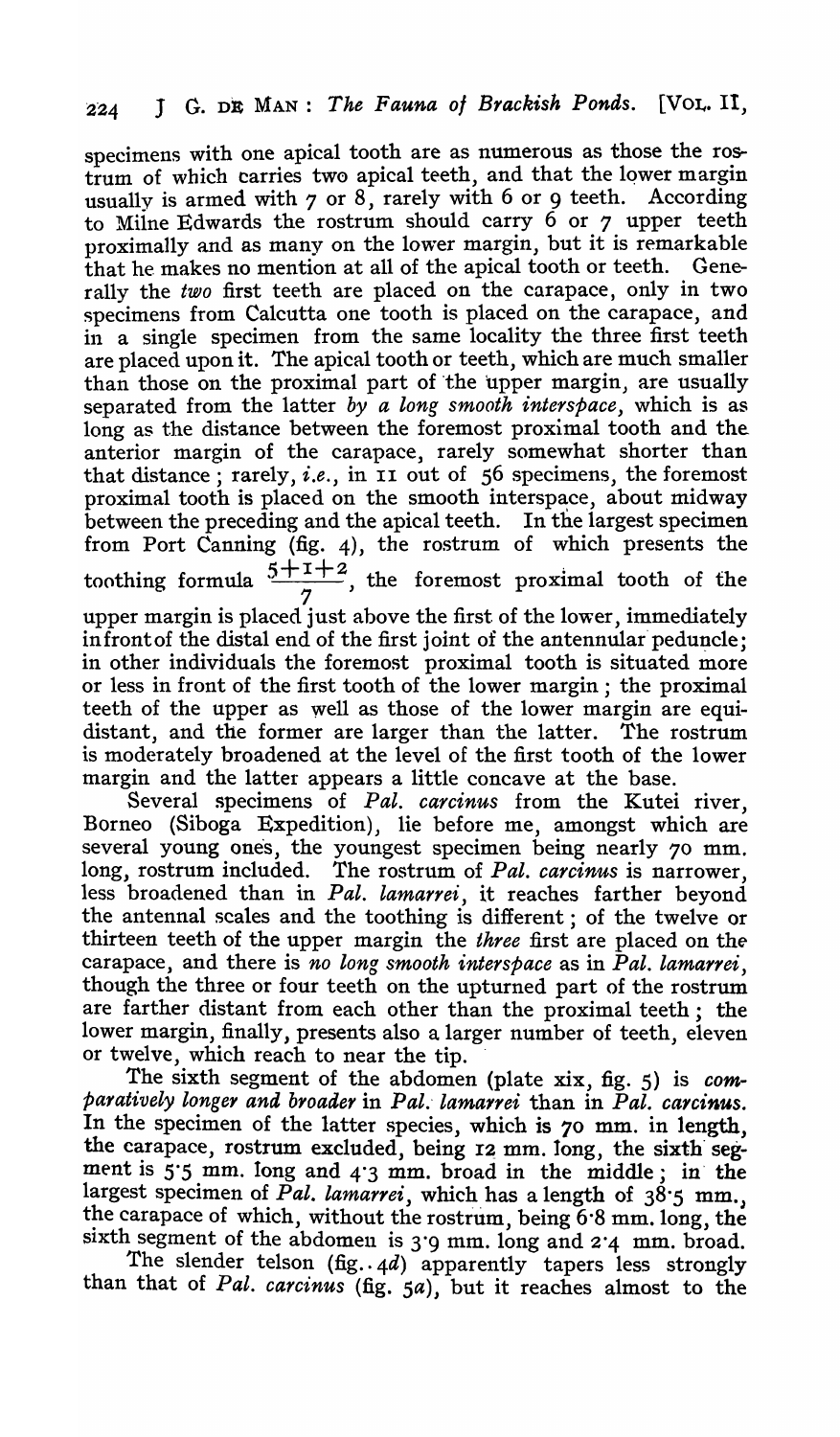end of the endopodite of the caudal fin; this is not the case in *Pal. carcinus;* the telson ends in an acute point which reaches beyond the short, outer pair of subterminal spinules, whereas the long, inner pair extends far beyond the median spine. The telson is somewhat flattened, on its posterior half, and the two pairs of spinules on the upper surface are placed as in *Pal. carcinus;* in the largest specimen from Port Canning there are three ,spinules on the left side and two on the right.

The shortest antennular flagellum which, as in *Pal. carcinus,* is united with the outer for a very short distance, exceeds the antennal scales by two-thirds of its length; free end of the antennal scales 'obtuse, reaching far beyond the outer spine. The third or distal joint of the mandibular palp is once and a half as long as the second; the third joint carries five setæ, two of which at the distal end are .a little longer than the joint itself. External maxillipeds as in *Pal. carcinus,* extending with half their terminal joint beyond the tip of the antennal peduncle.

The first pair of legs reach to the spine at the far end of the outer margin of the antennal scales. The slender carpus, which is somewhat thickened distally, is one-fourth longer than the merus, which is nine times as long as broad and broader than the carpus: the chela is almost half as long as the carpus, its length being to that of the carpus as  $4:9$ ; the fingers are one-fourth longer than the palm. In the largest specimen from Port Canning the merus is  $2.75$  mm. long and  $0.3$  mm. broad; the carpus is  $3.4$  mm. long, the chela 1.52 mm., the palm 0.68 mm., the fingers 0.84 mm.; in a specimen from Calcutta which is 29 mm. in length, the merus is 2·3 mm. long and 0·23 mm. broad, just ten times as long as broad; the carpus 2"7 mm. long, the chela r·26 mm., the palm 0·62 mm., the fingers 0'64 mm.

The second legs (fig. *4e)* project with one-fourth of their propodites beyond the antennal scales and are twice as long as the carapace, rostrum excluded. The merus measures one-fourth the whole leg and is eleven times as long as broad ; the carpus, which has a slenderer shape, and which thickens at the distal end, is just *once and a half* as long as the merus, *almost twice as long as the chela and three times as long as the palm"* The palm (fig. *4f)* is a little longer than the fingers; it is a little broader than the distal extremity of the carpus and once and a half as broad as thick, being slightly compressed. Of the largest specimen from Port Canning, the carapace of which is 6'75 mm. long without the rostrum, the merus is 3·35 mm. long and 0·3 mm. broad; the carpus is 5·r mm. long, the chela 2'97 mm., the palm 1'6 mm. and the fingers 1·37 mm. In one of the largest specimens from Calcutta (carapace 4'8 mm. long without the rostrum) the merus is 2'75 mm. long and 0'2 mm. broad, the carpus 3'9 mm. long, the chela 2'26 mm., the palm r·I5 mm., the fingers I·rI mm.; in a younger specimen from Calcutta (carapace 3·7 mm. long without the rostrum) the merus is r·9 mm. long and 0.16 mm. broad, the carpus 2.75 mm. long, the chela  $1.65$  mm., the palm  $0.84$  mm., the fingers  $0.81$  mm.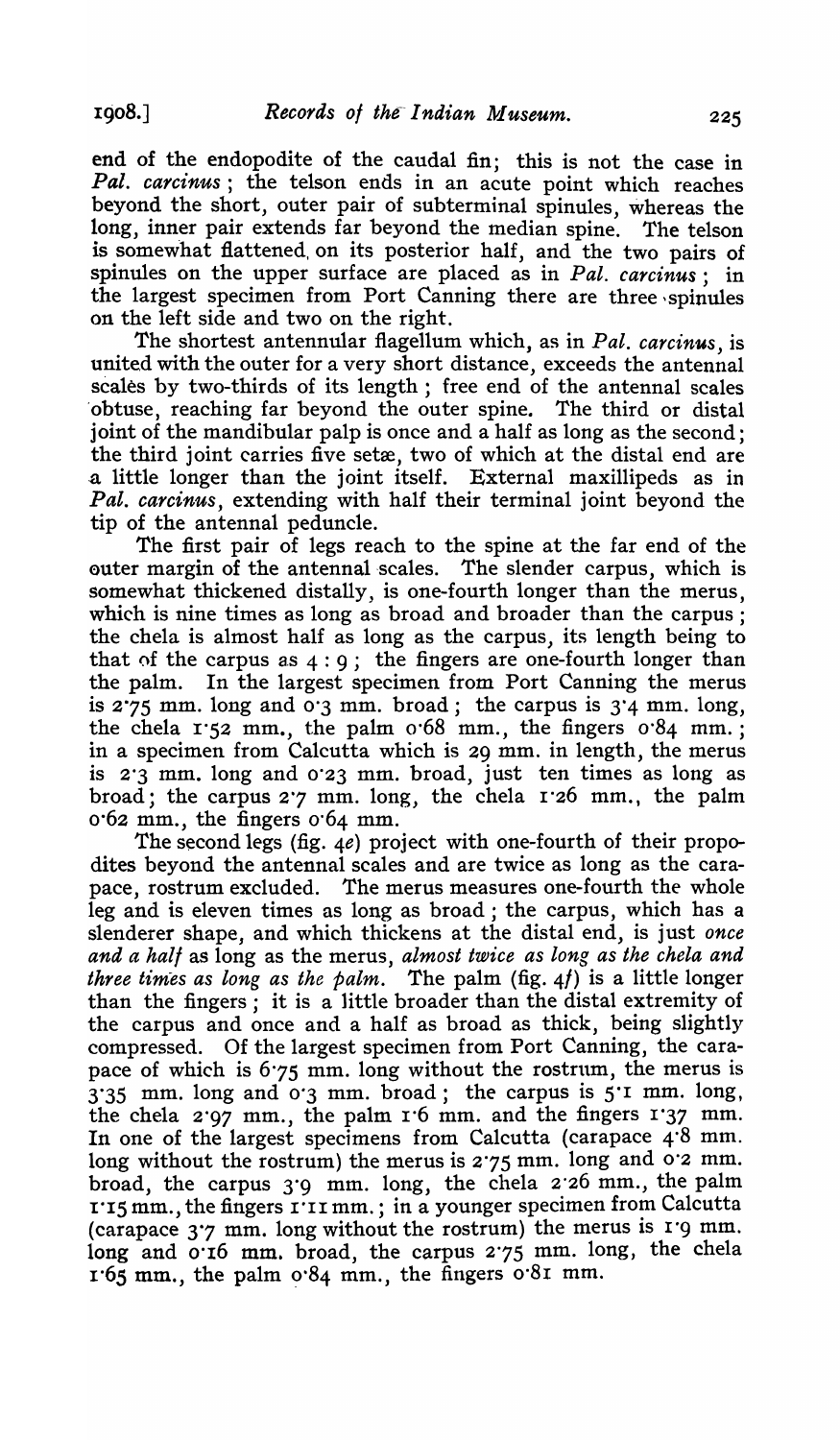The following legs are slender, those of the fifth pair extend with their dactyli beyond the antennal scales. In a young specimen from Calcutta, which is 24 mm. in. length, the legs of the fifth pair show the following measurements: merus 2'66 mm. long' and 17 times as long as broad, carpus  $1.4$  mm. long, propodus 3 mm. long and o'II mm. broad in the middle, dactylus I mm. long and just as broad at the articulation as the preceding joint in the middle. The propodite, much slenderer than the merus and thickening towards the distal extremity, is just three times as long as the dactylus, which is very slightly curved towards the extremity.

*Pal. atnazonicus,* Heller, with which *Pal. ensiculus,* Smith, and *Pal. ielskii-,* Miers, are regarded as identical by Dr. Ortmann, is no doubt a different species. Three specimens of de Haan's *Pal.*  dieperinkii from Surinam (Leyden Museum), a species identical with Pal. amazonicus (de Man, "Notes, Leyden Museum," i, 1879, p. r67) are lying before me. In this species the telson tapers to a pointed extremity, whereas the lateral spinules do not reach the tip; the two pairs of spinules on the upper surface are situated more forward, the anterior pair being farther distant from the tip of the telson than from its base. The rostrum is-higher at its base, though in this species also the two first teeth are on the carapace. Unfortunately the three specimens are adult, the carapace of the youngest, without the rostrum, being 21 mm. long, so, that I am unable to compare the legs, the measurements of which show other proportions than in very young specimens.

As regards *Pal. carcinus,* I wish to observe that in the youngest specimen from the Kutei river the carpus (6.75 mm.) of the second legs is but *little longer* than the merus (5.5 mm.), *slightly shorter* than the chela ( $7.25$  mm.) and only once and a half as long as the palm  $(4.25$  mm.).

Geographical distribution: Coast of Bengal (H. M. Edw.).

## 8. Palæmon, sp.

Two specimens from Dhappa, near Calcutta, slightly brackish water.

The two specimens are of equal size,  $17-18$  mm. long from tip of rostrum to end of telson; they are apparently very young and the legs, especially those of the first and second pairs, are wanting, so that I am unable to identify them with any known form.

The lanceolate rostrum is straight and barely reaches beyond the antennal scales. In both specimens the rostrum is  $\frac{13}{2}$  dentate; the two first teeth are placed on the carapace and are once and a half respectively almost twice as far distant from each other as the second from the third; the following teeth are equidistant, but in one specimen the tenth tooth is farther remote from the eleventh the distance between these two teeth being equal to the distance between the eleventh tooth and the tip, in the other the ninth and the tenth are farther distant than the preceding.

Body smooth. The telson tapers to a median point, far exceeded by the long, inner pair of subterminal spinules ; the anterior-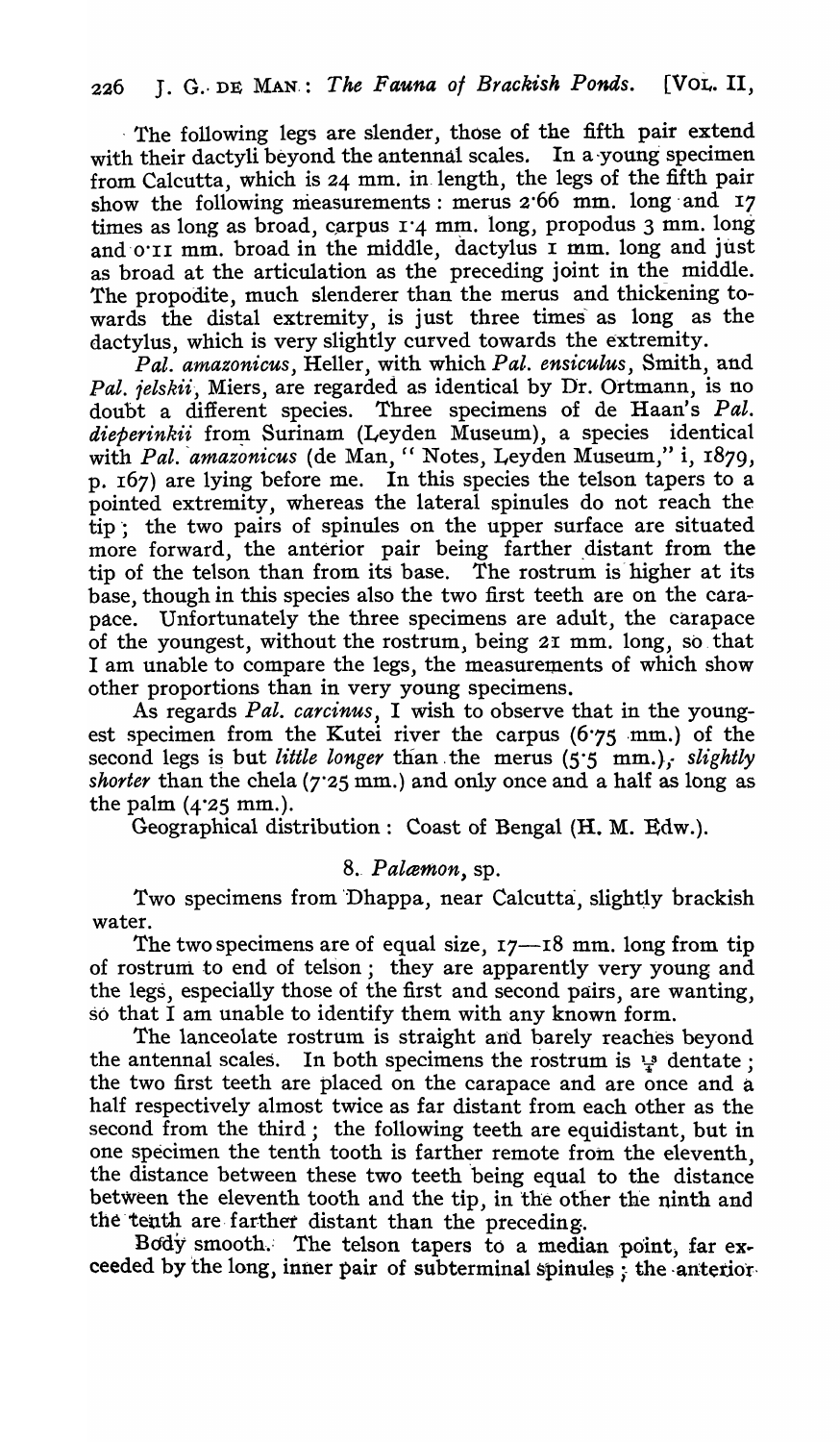pair of spinules on the upper surface is placed just in the middle of the telson.

Prof. Henderson ("A Contribution to Indian Carcinology." 1893) describes five species observed near Calcutta and in rivers of India, but all seem to be different. *Pal. altifrons* differs by a shorter and deeper rostrum, that of *Pal. dayanus* presents another toothing  $\frac{7-9}{5-6}$ ; in *Pal. scabriculus* the four to six first teeth are situated on the carapace, *Pal. dispar* is probably also different and this is, of course, also the case with *Pal. carcinus.* 

#### *9. Caridina,* sp.

Three specimens which seem to belong either to *Car. gracili. rostris*, de M., or to *Car. gracillima*, Lanch., were gathered at Dhappa, near Calcutta, in slightly brackish water. Unfortunately, the near Calcutta, in slightly brackish water. rostrum is broken or incomplete at the tip and most of the legs are wanting, so that it proved to be impossible to determine them with certainty.

10. C *aridina propinqua,* sp. nov.

(Plate xix, fig. 6.)

Five specimens of different size from Dhappa, near Calcutta, collected in slightly brackish water. This species is closely related to *Car. syriaca*, Bouv., from Syria, and still more to *Car. fossarum*, Heller, from Persia, but is perhaps different.

The largest specimen is 20·5 mm. long from tip of rostrum to tip of telson and all are devoid of eggs, so that these specimens are, therefore, probably young.

In the largest specimen the rostrum, which just reaches beyond the far end of the second joint of the antennular peduncles, projects at first straight forward to the middle and then turns slightly downward. The upper margin is armed with 21 rather small teeth that stand until near the tip; the three first teeth are placed on the carapace. On the slightly convex median part of the upper margin the teeth are placed nearer together (fig. 6); the penultimate tooth is a little farther distant from the antepenultimate than the preceding, and the foremost tooth is still slightly farther distant from the penultimate. The distance between the foremost tooth and the acute tip of the rostrum is only one-tenth the length of the rostrum proper, and not yet twice as long as the distance between the foremost tooth and the penultimate. The rostrum, 3·r mm. long from the tip to the anterior margin of the carapace and 0.46 mm. broad, not yet seven times as long as broad, appears a little lower (less broad) than that of *Car. syriaca* (Bouvier, <sup>7</sup> Observations nouvelles sur les crevettes de la famille des Atyidés," 1905,  $p. 82$ , fig. 6). The lower margin carries a single tooth that is smaller than the teeth of the upper margin and placed at the anterior third of the rostrum; the anterior part of the lower margin between this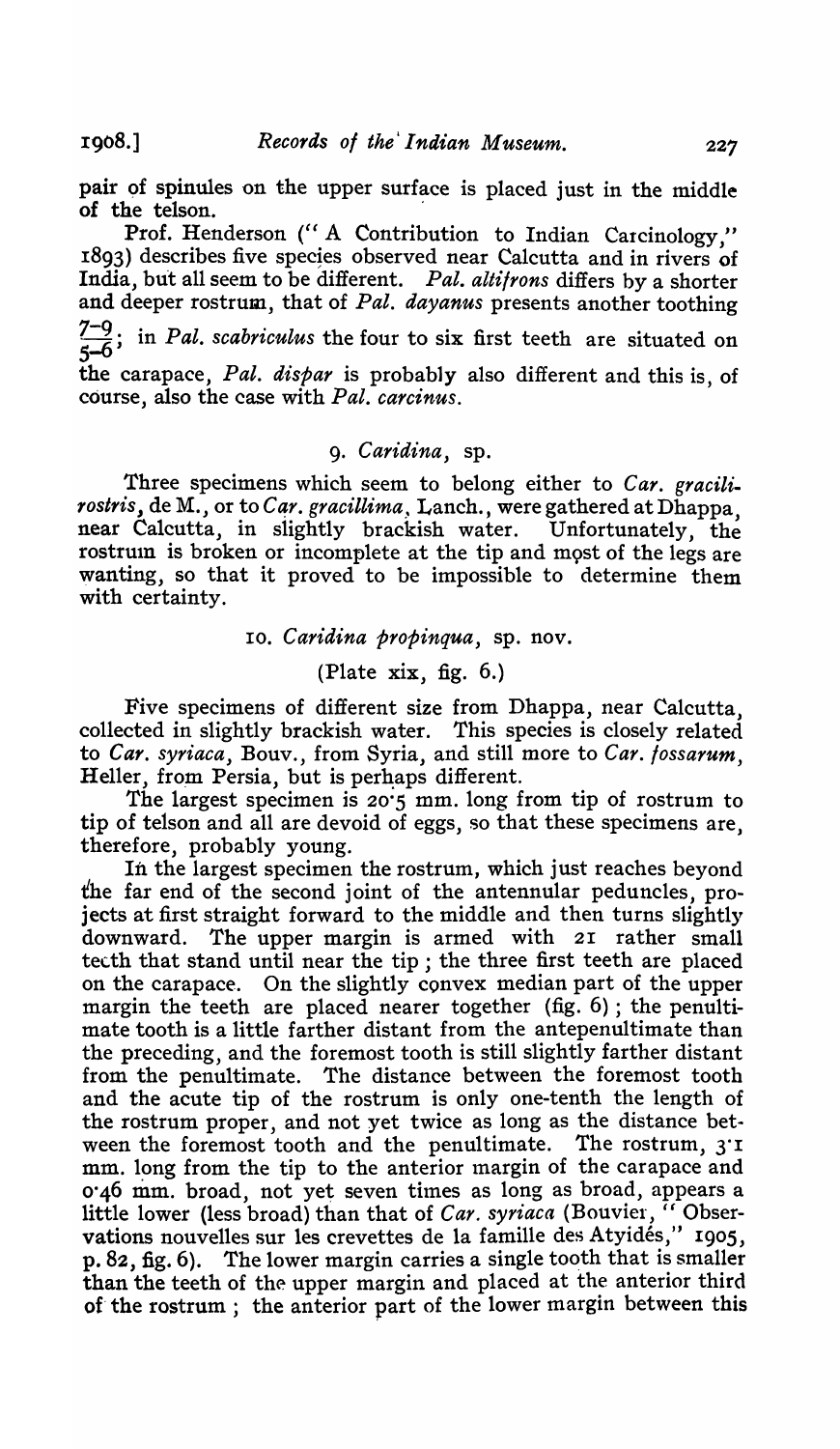tooth and the tip, which appears slightly concave in *Car. syriaca*, appears in *Car. propinqua* straight and the rostrum is proximally less concave;

In another specimen nearly of the same size the rostrum of which is broken off, four teeth are placed on the carapace. In the third specimen, 19'5 mm. long, the rostrum is turned downward from the base and reaches to the end of the second 'joint 'of the antennular peduncle; the rostrum- $2.5$  mm. long from the tip to the anterior margin of the carapace and  $0.4$  mm. high (broad)—has the same form as in the first specimen. The upper margin carries 17 equidistant teeth, four of which are placed on the carapace; the foremost tooth is farther remote from the acute tip than in the preceding specimen, its distance from the tip is nearly one-sixth the length of the rostrum proper and as long as the space occupied by the four anterior teeth together. The lower margin carries two teeth on its anterior half; these teeth, smaller again than those of the upper margin, are situated just below the foremost and the pen- ultimate tooth of the latter.

The fourth specimen is much younger, being 13'5 mm. long. The rostrum, little longer than the first joint, rises at first a little upward, but soon curves downward and has, therefore, another shape than in the preceding specimens. There are again 17 teeth on the upper margin, four of which are on the carapace; the distance between the foremost tooth and the tip measures one-seventh the length of the rostrum proper. The rostrum appears a little less broad (high) than in the preceding specimens, its height being only one-eighth of its length. There is but one small tooth on the lower margin, situated just below the penultimate tooth of the upper.

Unfortunately in the youngest specimen, 10 mm. long, the tip of the rostrum is broken off, the existing part reaches quite horizontally to the end of the first joint of the antennular peduncle and carries 16 teeth, five of which are on the carapace; the lower margin bears two teeth. The telson of the third specimen carries, on the posterior third of its upper surface, two pairs of spinules, the posterior spinule on the left side is wanting; the triangular tip carries at either side four or five spinules, the first of which, at the outer angles, is as usual the shortest, the second the longest, 0'3 mm. long, the third 0'24 mm. long, the fourth 0'16 mm. The telson (fig.  $6a$ ) of the second specimen carries at its posterior extremity at the right side six, at the left seven spinules (fig. 6b), the first small spine at the left angle being apparently supernumerary\_ The upper surface carries two pairs of spinules, but one spinule at the right side is wanting. The telson of the largest specimen carries three pairs of spinules above, the anterior pair placed somewhat nearer to the base than to the tip of the telson.

Antennular peduncle 'reaching to the middle of the distal spine of the antennal scales, shorter therefore than the latter. The first joint, *i.e.,* the distance between the anterior margin of the carapace and the far end of this joint, is slightly longer than the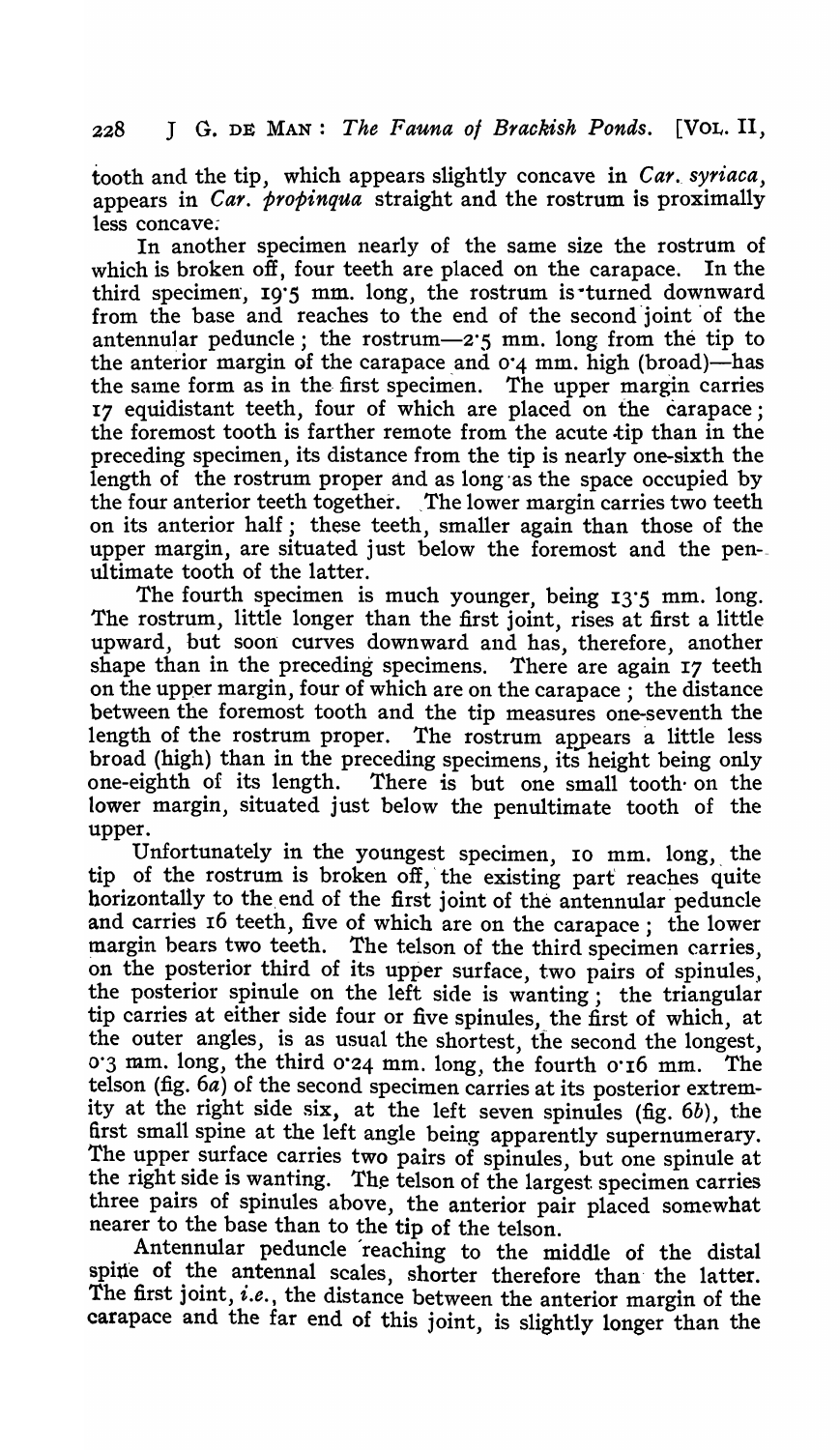two following joints taken together; the second joint is little more than half as long as the first and about three times as long as broad; the third joint measures three-fifths the length of the second. The acuminate stylocerite reaches, as in *Car. syriaca,* almost to the end of the first joint and diverges slightly outward; the spine at the end of the outer margin of the first joint measures two-fifths the length of the second. External maxillipeds reaching to the end of the second joint of the antennular peduncle.

The legs of the first pair (fig.  $6c$ ) reach almost to the end of the antennal peduncle. The carpus, which is one-third longer than the merus, resembles that of *Car. lavis*, Heller, and is 2.5-2.7 times as long as broad distally; its upper margin is slightly concave, the lower straight, and it is just half as thick proximally as distally. The chela, one-fourth longer than the carpus, is a little more than twice as long as broad, and the fingers are once and a half to twice as long as the palm.

The second legs (fig.  $6d$ ) reach to the middle of the antennal scales, projecting just beyond the antennal peduncles. The carpus, once and a half as long as the merus, is moderately slender and  $4.5 - 5.5$  times as long as thick distally. The chela (fig. 6e), shorter than the carpus, is nearly three times as long as broad, the proportion between length and breadth varying between  $2.64$  and  $3.32$ ; the fingers are a little more than once and a half to twice as long as the palm.

Merus of third legs nine times as long as broad and armed near its lower margin with four spines which are 0.2I mm. long; the second spine is placed somewhat nearer to the proximal than to the distal extremity, the first just midway between the second and the proximal extremity, the third as far from the second as the second from the first, the fourth near the distal extremity. There is also a spine near the distal end of the carpus. The dactyli (fig. 6/) measure barely one-third the length of the propodites; they carry five or six spines. In the third specimen, the rostrum of which is  $\frac{1}{2}$  toothed, the dactyli are five times as long as broad and armed' with four spines, besides the terminal claw; the third is separated by a long, smooth interspace from the penultimate spine, probably abnormally, for, in the two larger specimens, the five or six spines are arranged regularly as in other species.

The meropodites of the fourth legs are  $8$  times as long as broad and armed with four spines near their lower margin, the fourth being inserted near the distal end. The propodites,  $13.6$  times as long as broad, are 3·6 times as long as the dactyli, that are almost five times as long as broad; the dactyli are armed with nine spines, the terminal claw included.

Unfortunately, only in one specimen, the third, a fifth leg is present; in the other specimens these legs are wanting. The meropodite,  $I'$ 4 mm. long, is 8 times as long as broad; there is a spine 0.18 mm. long near the distal extremity of the lower margin. Propodite  $1.76$  mm. long, about  $14$  times as long as broad; the dactylus, almost six times as long as broad, measures *two-fifths* the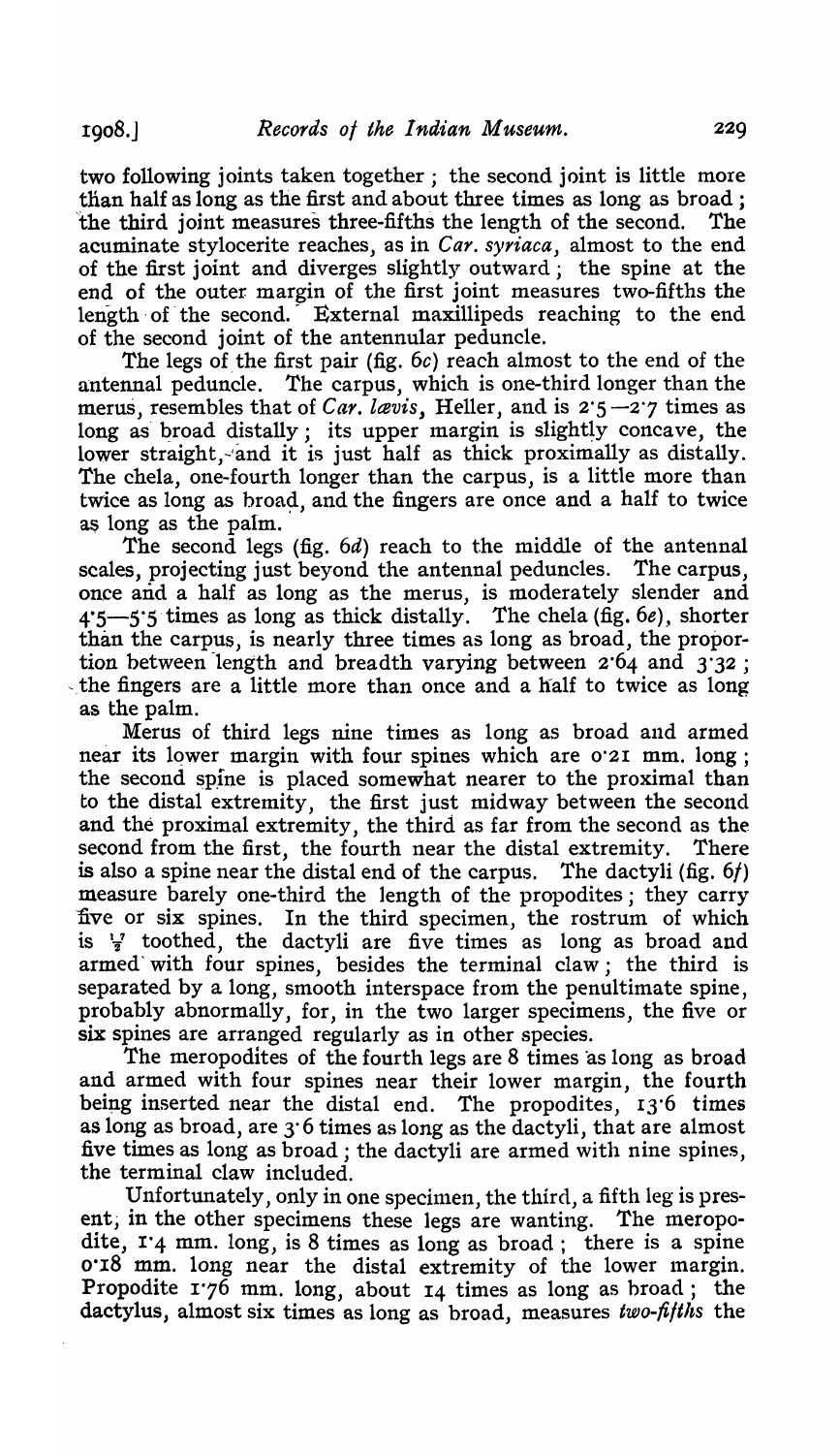length of the'propodite and is armed with 48 spinules, the terminal claw included. *Caridina syriaca,* Bouv., is at once distinguished by the upper teeth of the rostrum, *none of which are placed on the carapace.* 

When the descriptions of *Car. fossarum* (Heller, in " Sitzungsber. K. Akad. Wiss.," 1862, p. 411, and de Man, in Max Weber's i( Zool. Ergebn. Reise Niederl. Ost-Indien," ii, 1892, p. 397) are compared, it becomes obvious that the Bengal species chiefly differs by the lower margin of the rostrum presenting only I or 2 teeth instead of  $7-9$ . In the same paper  $(l.c., p. 377)$  I have, however, pointed out that in *Car. lavis,* Heller, a closely related species from Java, the lower margin presents not only 3 teeth, as was described .by Heller, but sometimes 4 to 9, II or 15, though also a specimen was observed from the same locality with 2 teeth and another in which the lower margin carried only one tooth! This great variation may also be proper to *Car. propinqua,* and in that case this species should perhaps prove to be identical with *Car. fossarum:*  a further observation of specimens of the Bengal species appears therefore necessary. Several ovigerous females of *Car. lævis*, Heller, from the freshwater lake Situ Bagendit, Java (de Man, *l.c.,* p. 376) are lying before me. This species may easily be distinguished by the legs of the first and of the second pair. The carpus of the first legs closely resembles that of *Car. propinqua,* as it is also two and a half times as long as broad, but the fingers are a little shorter. The carpus (plate xix, fig. 7) of the second legs has a slenderer shape, being almost eight times as long as thick distally; the chief difference is, however, presented by the chela which has *a much slenderer form, being 4—4.7* times as long as broad (fig.  $7a$ ); in *Car*. *propinqua* only about 3 times (fig. *6e).* 

As regards the other legs the two species closely agree as is proved by the measurements given below, and also by the following: The meropodites of the third pair are about 9 times as long as broad, there is a spine on the middle of the lower margin of the ischium and three on that of the meropodites; the second spine is inserted a little nearer to the distal than to the proximal extremity, the first just midway between the proximal extremity and the second spine, the third near the distal extremity; these spines are 0.2 mm. long. A similar spine occurs at the far end of the carpus. The propodites carry  $16-\bar{18}$  spinules along their lower margin; the dactyli are in the same proportion to the propodites as in *Car. propinqua,* but they are armed with eight or nine spines.

The meropodites of the fifth pair are, in *Car. lævis*, just 8 times as long as broad and one-fourth shorter than those of the third; the ischium has no spine, but there is a spine near the middle of the lower margin of the meropodites and another, not far from the distal extremity. There is also a spine at the far end of the carpus and three smaller spines between the former and the proximal extremity.

Car. hova, Nob., from Madagascar and *Car. opaensis*, Roux, from Celebes are also related species. In the Madagascar species